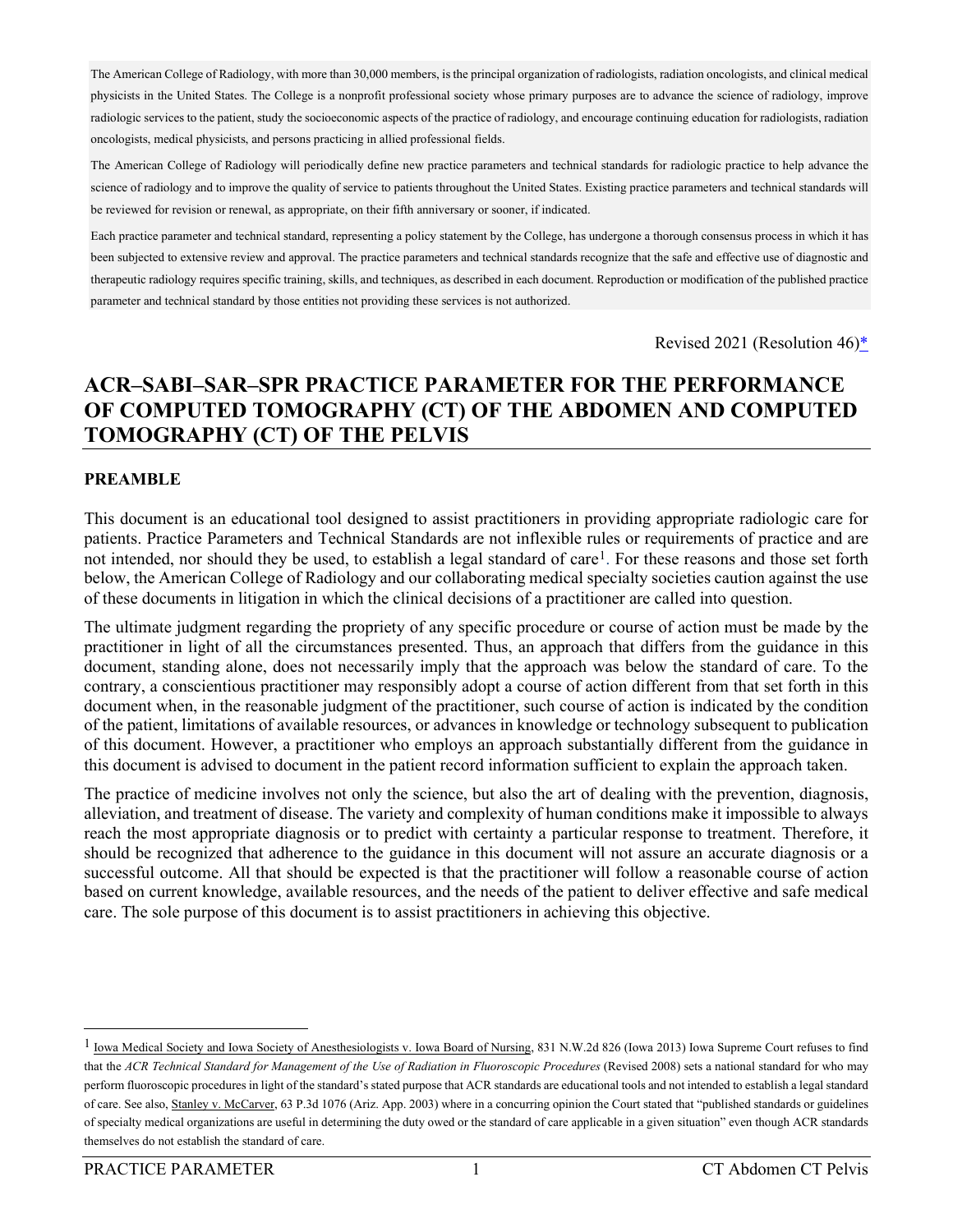## **I. INTRODUCTION**

This practice parameter was revised collaboratively by the American College of Radiology (ACR), the Society for Advanced Body Imaging (SABI), the Society of Abdominal Radiology (SAR), and the Society for Pediatric Radiology (SPR).

Computed tomography (CT) is a radiologic modality that utilizes ionizing radiation to obtain cross-sectional images of a patient. The images are acquired in the patient's axial plane and may also be reprocessed to produce images in many additional anatomic planes or may be processed to produce volumetric data sets of structures like organs, vessels, or bones. Optimal performance of CT requires knowledge of anatomy and pathophysiology, familiarity with the basic physics and techniques of CT, and knowledge of radiation safety. This practice parameter outlines the principles for performing high-quality diagnostic abdominal CT and/or pelvic CT examinations.

# **II. INDICATIONS AND CONTRAINDICATIONS**

- A. Indications for abdominal CT and/or pelvic CT examinations include, but are not limited to:
	- 1. Evaluation of abdominal, flank, or pelvic pain, including evaluation of suspected or known urinary calculi [\[1-3\]](#page-7-0) and appendicitis [\[4-6\]](#page-7-1)
	- 2. Evaluation of abdominal or pelvic trauma [\[7-11\]](#page-7-2)
	- 3. Evaluation of renal and adrenal masses and of urinary tract abnormalities with CT urography [\[12-16\]](#page-8-0)
	- 4. Evaluation of known or suspected abdominal or pelvic masses or fluid collections, including gynecological masses [\[17-20\]](#page-8-1)
	- 5. Evaluation of primary or metastatic malignancies, including lesion characterization (eg, focal liver lesion) [\[21-24\]](#page-8-2), staging, and treatment monitoring
	- 6. Surveillance following locoregional therapies in abdominal malignancies, including percutaneous ablation, intra-arterial therapies (transarterial chemoembolization, selective interstitial radiation therapy), and targeted image-guided radiation therapy [\[25-28\]](#page-8-3)
	- 7. Assessment for recurrence of tumors following surgical resection [\[29-31\]](#page-8-4)
	- 8. Detection of complications following abdominal and pelvic surgery (eg, abscess, lymphocele, radiation change, and fistula/sinus tract formation [\[32-36\]](#page-9-0)
	- 9. Evaluation of diffuse liver disease (eg, cirrhosis, steatosis, iron deposition disease [\[37-40\]](#page-9-1)) and disease of the biliary system [\[41-43\]](#page-9-2)
	- 10. Evaluation of abdominal or pelvic inflammatory and/or infectious processes, including inflammatory bowel disease, infectious bowel disease and its complications, without or with CT enterography [\[44-50\]](#page-9-3), and of known or suspected renal or retroperitoneal infection
	- 11. Assessment of abnormalities of abdominal or pelvic vascular structures [\[51-54\]](#page-9-4); noninvasive angiography of the aorta and its branches and noninvasive venography [\[55-58\]](#page-10-0)
	- 12. Clarification of findings from other imaging studies or laboratory abnormalities
	- 13. Evaluation of known or suspected congenital abnormalities of abdominal or pelvic organs [\[59-61\]](#page-10-1)
	- 14. Evaluation for bowel obstruction or gastrointestinal bleeding [\[62-67\]](#page-10-2)
	- 15. Screening and diagnostic evaluation for colonic polyps and cancers with CT colonography [\[68-72\]](#page-10-3)
	- 16. Guidance for interventional or therapeutic procedures within the abdomen or pelvis [\[73-78\]](#page-10-4)
	- 17. Follow-up evaluation after interventional or therapeutic procedures within the abdomen or pelvis, including abscess drainage [\[79-82\]](#page-11-0)
	- 18. Treatment planning for radiation and chemotherapy and evaluation of tumor response to treatment [\[83-89\]](#page-11-1)
	- 19. Pre- and posttransplant assessment [\[90-95\]](#page-11-2)

B. There are no absolute contraindications to abdominal CT or pelvic CT examinations. As with all procedures, the relative benefits and risks of the procedure should be evaluated before performing abdominal or pelvic CT, with and/or without the administration of intravenous (IV) iodinated contrast. Appropriate precautions should be taken to minimize patient risks, including radiation exposure and iodinated contrast delivery (see the [ACR–SPR](https://www.acr.org/-/media/ACR/Files/Practice-Parameters/IVCM.pdf) [Practice](https://www.acr.org/-/media/ACR/Files/Practice-Parameters/IVCM.pdf)  Parameter [for the Use of Intravascular Contrast Media](https://www.acr.org/-/media/ACR/Files/Practice-Parameters/IVCM.pdf) [\[96\]](#page-11-3) and the [ACR Manual on Contrast Media](https://www.acr.org/-/media/ACR/Files/Clinical-Resources/Contrast_Media.pdf) [\[97\]](#page-11-4)).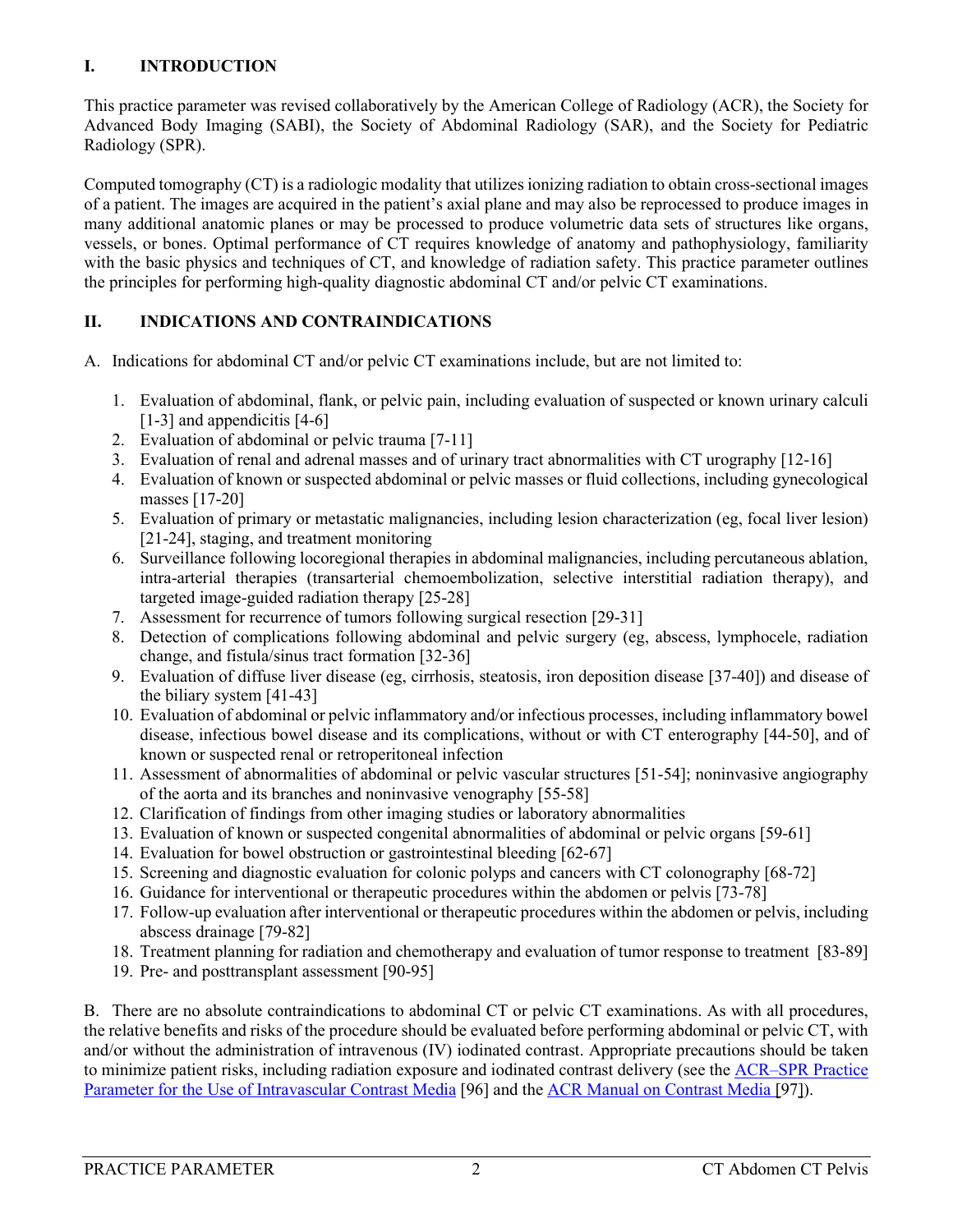For the pregnant or potentially pregnant patient, see the ACR–SPR Practice Parameter for Imaging Pregnant or [Potentially Pregnant Adolescents and Women with Ionizing Radiation](https://www.acr.org/-/media/ACR/Files/Practice-Parameters/Pregnant-Pts.pdf) [\[98\]](#page-11-5).

# **III. QUALIFICATIONS AND RESPONSIBILITIES OF PERSONNEL**

See the ACR Practice Parameter [for Performing and Interpreting Diagnostic Computed Tomography \(CT\)](https://www.acr.org/-/media/ACR/Files/Practice-Parameters/CT-Perf-Interpret.pdf) [\[99\]](#page-11-6).

#### **IV. SPECIFICATIONS OF THE EXAMINATION**

The written or electronic request for a CT of the abdomen and/or CT of the pelvis examination should provide sufficient information to demonstrate the medical necessity of the examination and allow for its proper performance and interpretation.

Documentation that satisfies medical necessity includes 1) signs and symptoms and/or 2) relevant history (including known diagnoses). Additional information regarding the specific reason for the examination or a provisional diagnosis would be helpful and may at times be needed to allow for the proper performance and interpretation of the examination.

The request for the examination must be originated by a physician or other appropriately licensed health care provider. The accompanying clinical information should be provided by a physician or other appropriately licensed health care provider familiar with the patient's clinical problem or question and consistent with the state's scope of practice requirements. (ACR Resolution 35 adopted in 2006 – revised in 2016, Resolution 12-b)

A. In general, a CT examination of the abdomen includes axial images from just above the dome of the diaphragm to the upper margin of the sacroiliac joints with a 5-mm or less slice thickness. A CT of the pelvis extends from the iliac crest through just below the ischial tuberosities with a 5-mm or less slice thickness (see Section VI). Occasionally, more inferior extension of imaging may be required to fully image pelvic structures of concern. Often, depending on the clinical indication for the study, both the abdomen and pelvis may be examined concurrently. Scans should be obtained through the entire area of interest. The scan field of view (FOV) and range should be optimized for each patient. Scans should generally be obtained during suspended respiration but may be obtained during free breathing for certain indications, such as radiation therapy planning.

B. The primary goal of CT scanning is to obtain diagnostic information from images of sufficient quality for the task. Protocols should be optimized to give the lowest radiation dose required to achieve appropriate image quality for a given task. This is especially important for radiosensitive groups, such as pediatric patients. Dose-reduction techniques should be considered when optimizing protocols. These techniques include, but are not limited to, automatic exposure control [\[100\]](#page-11-7), automatic tube kV selection [\[101\]](#page-11-8), iterative reconstruction [\[102\]](#page-12-0), beam filtration [\[103\]](#page-12-1), deep learning–based image reconstruction [\[104,](#page-12-2)[105\]](#page-12-3), and tube current modulation [\[106](#page-12-4)[,107\]](#page-12-5). In certain cases, it may be appropriate to limit the area exposed and focus only on the area or organs of concern in order to limit the radiation dose. Choosing different mA (ie, image noise) and beam energy (ie, image contrast) as a function of indication allows for dose reduction in cases with high inherent contrast or low image quality tasks like skeletal structure evaluation [\[108-111\]](#page-12-6).

C. In addition to axial images, at least one multiplanar reformation, such as coronal or sagittal images, should be reconstructed [\[112-116\]](#page-12-7). More complex oblique planes may be constructed from the source image data to answer specific clinical questions, to aid in disease visualization, or to assist in planning for interventional or surgical procedures. Additionally, 3-D reformations, such as maximum intensity projection (MIP), bone subtraction, and volume-rendered images may be reconstructed from the source image data or thin slices to clarify specific structures for studies such as CT angiography, CT urography, CT cystography, CT colonography, CT enterography, CT cholangiography, and/or other applications deemed necessary.

D. Abdominal and/or pelvic CT examinations may be performed during and/or after administering IV contrast medium using appropriate injection techniques [\[117](#page-12-8)[,118\]](#page-12-9). The majority of clinical questions for abdominal and/or pelvic CT can be appropriately answered with a single-phase study. Multiple-phase studies, such as unenhanced, arterial, portal venous, or delayed-phase scanning, might be required in certain indications for improved detection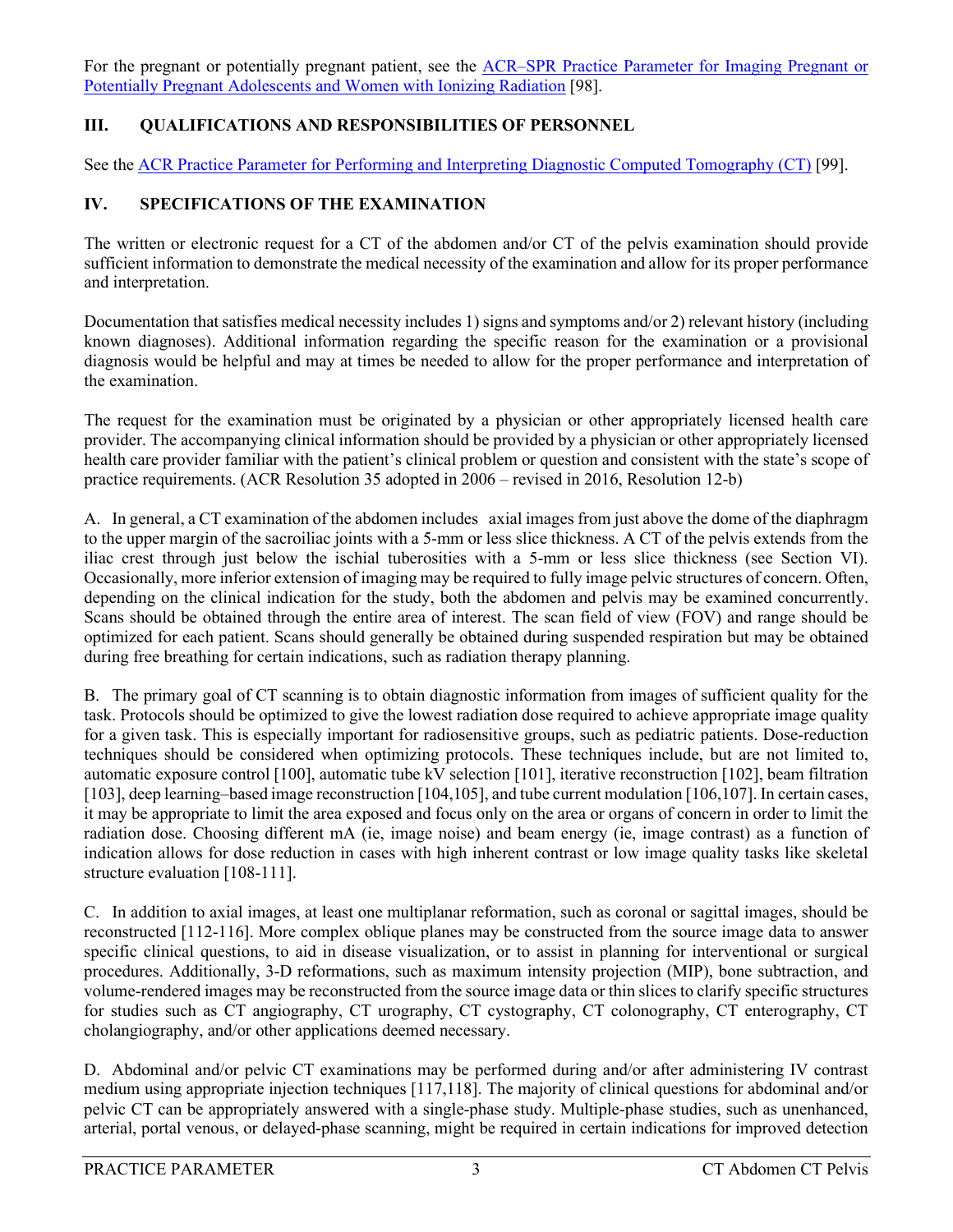and characterization of abnormalities, such as characterization of liver or renal lesions, detection of active bleeding, etc. For specific indications, it may be necessary to perform an unenhanced study first. Abnormal findings on an unenhanced examination may require further evaluation with IV contrast administration or an alternative imaging study if contrast medium is contraindicated. Administration of IV contrast is generally not required for certain indications such as dedicated evaluation of bony structures and assessment of urolithiasis.

E. An enteric contrast agent can be used in abdominal and pelvis CT scans. The choice to use an enteric agent and type should be determined on a case-by-case basis. Some indications may not require use of oral contrast [\[119,](#page-12-10)[120\]](#page-12-11). In some clinical situations, such as trauma or altered mental status, oral contrast is contraindicated due to risk of aspiration. An intraluminal gastrointestinal contrast agent may be administered orally, rectally, or by nasogastric or other tube to provide adequate distention and visualization of the gastrointestinal tract. This agent may be a positive contrast agent, such as dilute barium or a water-soluble iodinated solution; a neutral contrast agent, such as water or a nonabsorbable agent with similar x-ray attenuation as water; or a negative agent, such as air or carbon dioxide.

Positive oral contrast material provides improved delineation of abscesses, suspected leaks, peritoneal implants, and intra-abdominal tumors. Positive contrast may obscure the visualization of bowel wall enhancement or hypoenhancement. Positive contrast may also interfere with 3-D reformations of blood vessels. Barium agents, if used for CT, should be no more than 3% wt/wt.

Neutral enteric contrast agents provide bowel distention without obscuring bowel wall and therefore enable good visualization of bowel wall enhancement abnormalities and masses [\[121\]](#page-12-12). A variety of agents are available [\[121-](#page-12-12) [123\]](#page-12-12). Water can be used if distention of only the proximal gastrointestinal tract is necessary. When distention of bowel beyond the proximal gastrointestinal tract is needed, contrast materials that contain materials less rapidly absorbed by the bowel can be used [\[124\]](#page-12-13). Neutral enteric contrast may reduce diagnostic accuracy for detection of abdominal fluid collections.

Negative enteric contrast agents are used predominantly for CT colonography but can also be used in other scenarios, such as gastric or esophageal imaging [\[125\]](#page-13-0).

F. Window width and level settings should be adjusted appropriately to view the visceral organs, the intraabdominal fat and muscles, the pulmonary parenchyma at the lung bases, and the osseous structures. Window width and level settings should be further adjusted for low kVp single-energy or low kiloelectron volt (keV) monochromatic dual-energy CT images.

G. Although many of the settings of a CT scanner are automated, a number of technical parameters remain operator dependent [\[126\]](#page-13-1). The supervising physician should be familiar with how individual CT settings affect radiation dose and image quality. These settings include the following:

- 1. Automated exposure control [\[127\]](#page-13-2)
- 2. Iterative reconstruction and similar noise reduction techniques
- 3. Tube potential (kVp)
- 4. Gantry rotation time
- 5. Detector configuration and z axis detector width for multidetector systems
- 6. Reconstructed slice thickness and spacing
- 7. Pitch or table increment
- 8. FOV
- 9. Reconstruction algorithm or kernel

Dual, multienergy, and spectral CT techniques can be used to improve the diagnostic evaluation of multiple abdominopelvic tasks, including incidentaloma characterization, increasing contrast material conspicuity and decreasing artifacts from some metallic objects [\[128-136\]](#page-13-3). These techniques may be used to create virtual monoenenergetic and material selective reconstructions (including iodine maps and virtual noncontrast reconstructions); these may be utilized to eliminate an unenhanced acquisition and decrease radiation dose in certain situations [\[129](#page-13-4)[,132,](#page-13-5)[133](#page-13-6)[,137](#page-13-7)[,138\]](#page-13-8).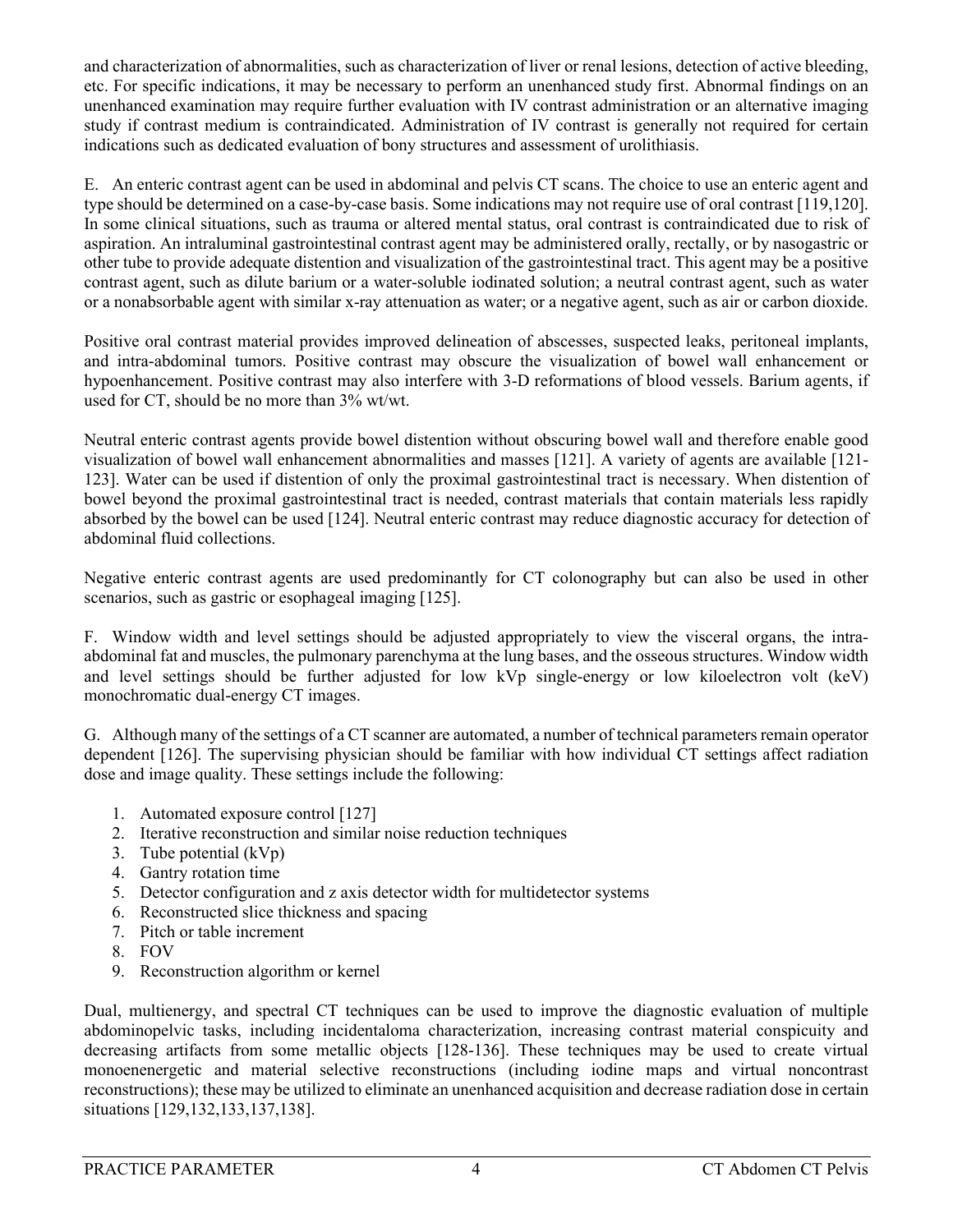Low-kVp single-energy low keV monochromatic dual-energy images may also be used to reduce the volume of IV iodinated contrast medium. By nearing the iodine k edge (33.2 keV), these techniques can be used to increase the iodine conspicuity, thus compensating for the decreased volume of contrast medium administered, specifically for vascular applications [\[128,](#page-13-3)[134\]](#page-13-9).

H. Optimizing CT examination technique requires the supervising physician to select an appropriate CT protocol based on careful review of the patient history (to include risk factors that might increase the likelihood of adverse reactions to contrast media) and clinical indications, as well as all relevant imaging studies, when available. This optimization process may include determining whether CT examination of the abdomen, pelvis, or both is necessary. Adapting CT technique to accommodate patients with large body habitus is suggested with possible adjustments in acquisition technique and contrast injection parameters [\[139\]](#page-13-10).

I. Protocols may be prepared by clinical indication and anatomy to be imaged [\[140\]](#page-13-11). Techniques should provide image quality consistent with the diagnostic needs of the examination at appropriate radiation dose levels [\[141-](#page-13-12) [143\]](#page-13-12). For each area of interest or indication, the protocol should indicate the following:

- 1. The volume and type of intraluminal contrast media to be administered, the route of administration (oral, rectal, or via nasogastric, Foley catheter, or other tube), and the time intervals during which it should be delivered
- 2. If IV contrast material is used, the type, volume, rate of administration, and time delay(s) between administration and scan initiation. Bolus tracking or timing bolus should be used whenever indicated to optimize results [\[143-145\]](#page-13-13).
- 3. Detector configuration
- 4. Pitch or table increment
- 5. Slice thickness
- 6. kVp and mAs per slice or range (minimum and maximum mAs for multidetector CT), as appropriate for adult or pediatric patients
- 7. Gantry rotation time
- 8. Automated exposure control
- 9. Reconstruction technique
- 10. Superior and inferior extent of the region of interest to be imaged
- 11. Reconstruction interval
- 12. Reconstruction kernel or algorithm
- 13. Reconstruction FOV
- 14. Instructions for which scans/images are sent to PACS
- 15. Use of 3-D and multiplanar reconstructions (MPR), where needed
- 16. For every CT examination, the information in the radiation dose report (CT dose index and dose length product) should be retained in the radiological record for future reference.

These protocols should be reviewed and updated periodically, and dated copies should be available to appropriate physicians and technical and administrative personnel at the facility. Each facility should review the scanner protocols periodically to confirm that they are in agreement with specified protocols.

# **V. DOCUMENTATION**

Reporting should be in accordance with the ACR Practice Parameter [for Communication of Diagnostic Imaging](https://www.acr.org/-/media/ACR/Files/Practice-Parameters/CommunicationDiag.pdf)  [Findings](https://www.acr.org/-/media/ACR/Files/Practice-Parameters/CommunicationDiag.pdf) [\[146\]](#page-13-14).

# **VI. EQUIPMENT SPECIFICATIONS**

A. Performance Guidelines

CT equipment specifications for imaging of pediatric patients may be found in the [ACR-ASER-SCBT-MR-SPR](https://www.acr.org/-/media/ACR/Files/Practice-Parameters/CT-Ped.pdf)  [Practice Parameter for the Performance of Pediatric Computed Tomography \(CT\)](https://www.acr.org/-/media/ACR/Files/Practice-Parameters/CT-Ped.pdf) [\[147\]](#page-14-1) and the [ACR Practice](https://www.acr.org/-/media/ACR/Files/Practice-Parameters/CT-Perf-Interpret.pdf)  [Parameter for Performing and Interpreting Diagnostic Computed Tomography \(CT\)](https://www.acr.org/-/media/ACR/Files/Practice-Parameters/CT-Perf-Interpret.pdf) [\[99\]](#page-11-6).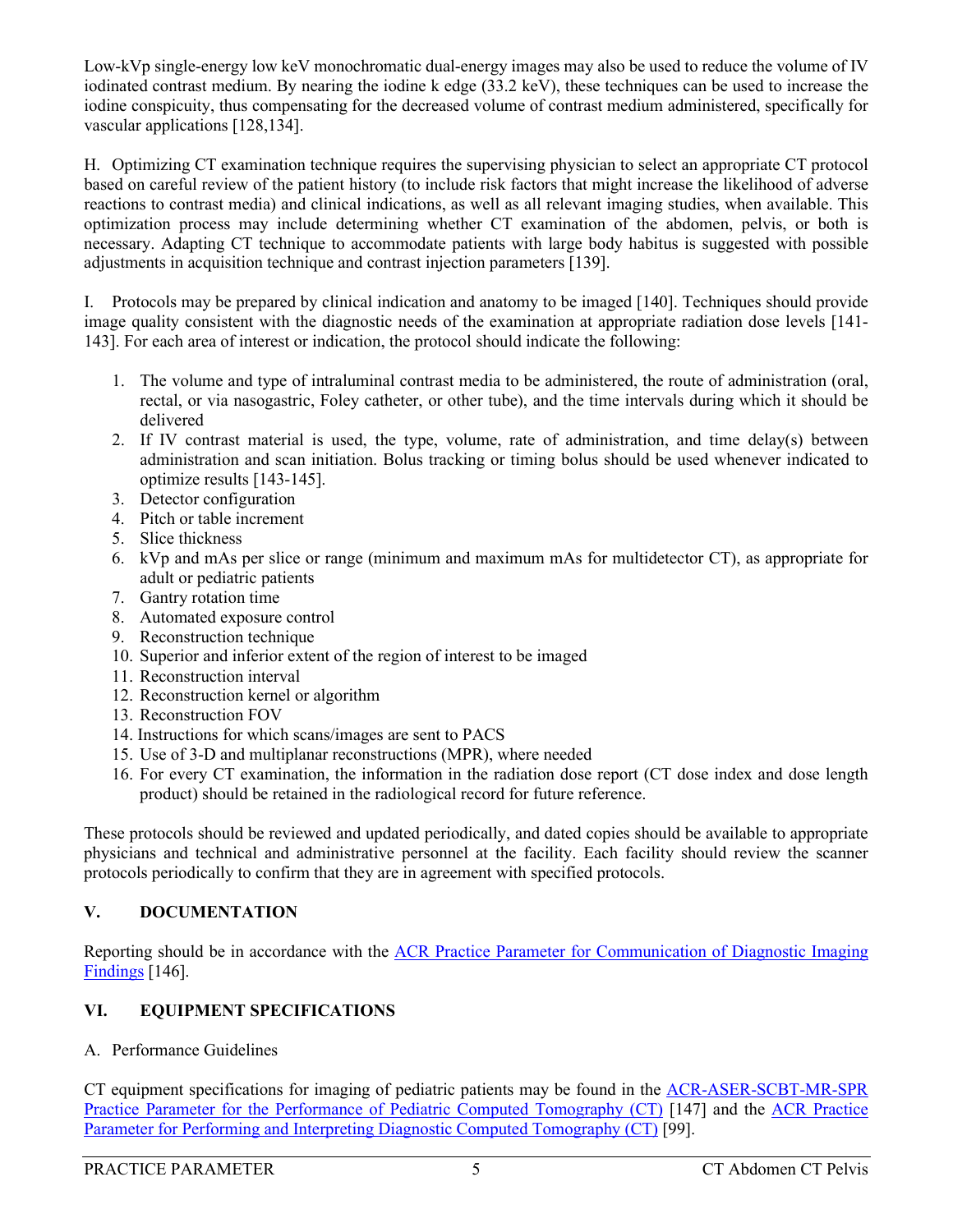B. Appropriate emergency equipment and medications must be immediately available to treat adverse reactions associated with administered medications. The equipment and medications should be monitored for inventory and drug expiration dates on a regular basis. The equipment, medications, and other emergency support must also be appropriate for the range of ages and sizes in the patient population. For additional information, refer to the [ACR](https://www.acr.org/-/media/ACR/Files/Clinical-Resources/Contrast_Media.pdf)  [Manual on Contrast Media](https://www.acr.org/-/media/ACR/Files/Clinical-Resources/Contrast_Media.pdf) [\[97\]](#page-11-4).

C. A soft-copy workstation (PACS station) review capability should be available to the radiologist. Remote viewing of images should also be available to authorized health care providers. A method should be available to transfer images outside the institution to authorized recipients.

Equipment monitoring and the continuous quality control program should be in accordance with the [ACR–AAPM](https://www.acr.org/-/media/ACR/Files/Practice-Parameters/CT-Equip.pdf)  [Technical Standard for Diagnostic Medical Physics Performance Monitoring of Computed Tomography \(CT\)](https://www.acr.org/-/media/ACR/Files/Practice-Parameters/CT-Equip.pdf)  [Equipment](https://www.acr.org/-/media/ACR/Files/Practice-Parameters/CT-Equip.pdf) [\[148\]](#page-14-2).

For specific issues regarding CT quality control, see the [ACR Practice Parameter for Performing and Interpreting](https://www.acr.org/-/media/ACR/Files/Practice-Parameters/CT-Perf-Interpret.pdf)  [Diagnostic Computed Tomography \(CT\)](https://www.acr.org/-/media/ACR/Files/Practice-Parameters/CT-Perf-Interpret.pdf) [\[99\]](#page-11-6).

# **VII. RADIATION SAFETY IN IMAGING**

When possible, CT imaging of the abdomen and pelvis should consider the following to minimize radiation dose and maintain image quality:

- 1. Center the patient in the gantry [\[149-153\]](#page-14-3).
- 2. Keep the patient's arms above the abdomen [\[154,](#page-14-4)[155\]](#page-14-5).
- 3. Remove unnecessary, densely radiopaque objects from the patient.
- 4. Patient shielding that is partially exposed to the beam may increase radiation exposure because of the automated exposure control. Therefore, patient shielding is not recommended for abdominal CT [\[156\]](#page-14-6).

Use of low-dose CT technique should be strongly considered for certain imaging scenarios, such as the evaluation of nephrolithiasis, where fine detail is not needed, and follow-up studies with known abnormalities, especially in patients younger than 40 years old.

Radiologists, medical physicists, registered radiologist assistants, radiologic technologists, and all supervising physicians have a responsibility for safety in the workplace by keeping radiation exposure to staff, and to society as a whole, "as low as reasonably achievable" (ALARA) and to assure that radiation doses to individual patients are appropriate, taking into account the possible risk from radiation exposure and the diagnostic image quality necessary to achieve the clinical objective. All personnel that work with ionizing radiation must understand the key principles of occupational and public radiation protection (justification, optimization of protection and application of dose limits) and the principles of proper management of radiation dose to patients (justification, optimization and the use of dose reference levels)

[http://www-pub.iaea.org/MTCD/Publications/PDF/Pub1578\\_web-57265295.pdf](http://www-pub.iaea.org/MTCD/Publications/PDF/Pub1578_web-57265295.pdf)

Nationally developed guidelines, such as the ACR Appropriateness Criteria<sup>®</sup>, should be used to help choose the most appropriate imaging procedures to prevent unwarranted radiation exposure.

Facilities should have and adhere to policies and procedures that require varying ionizing radiation examination protocols (plain radiography, fluoroscopy, interventional radiology, CT) to take into account patient body habitus (such as patient dimensions, weight, or body mass index) to optimize the relationship between minimal radiation dose and adequate image quality. Automated dose reduction technologies available on imaging equipment should be used whenever appropriate. If such technology is not available, appropriate manual techniques should be used.

Additional information regarding patient radiation safety in imaging is available at the Image Gently® for children [\(www.imagegently.org\)](http://www.imagegently.org/) and Image Wisely® for adults [\(www.imagewisely.org\)](http://www.imagewisely.org/) websites. These advocacy and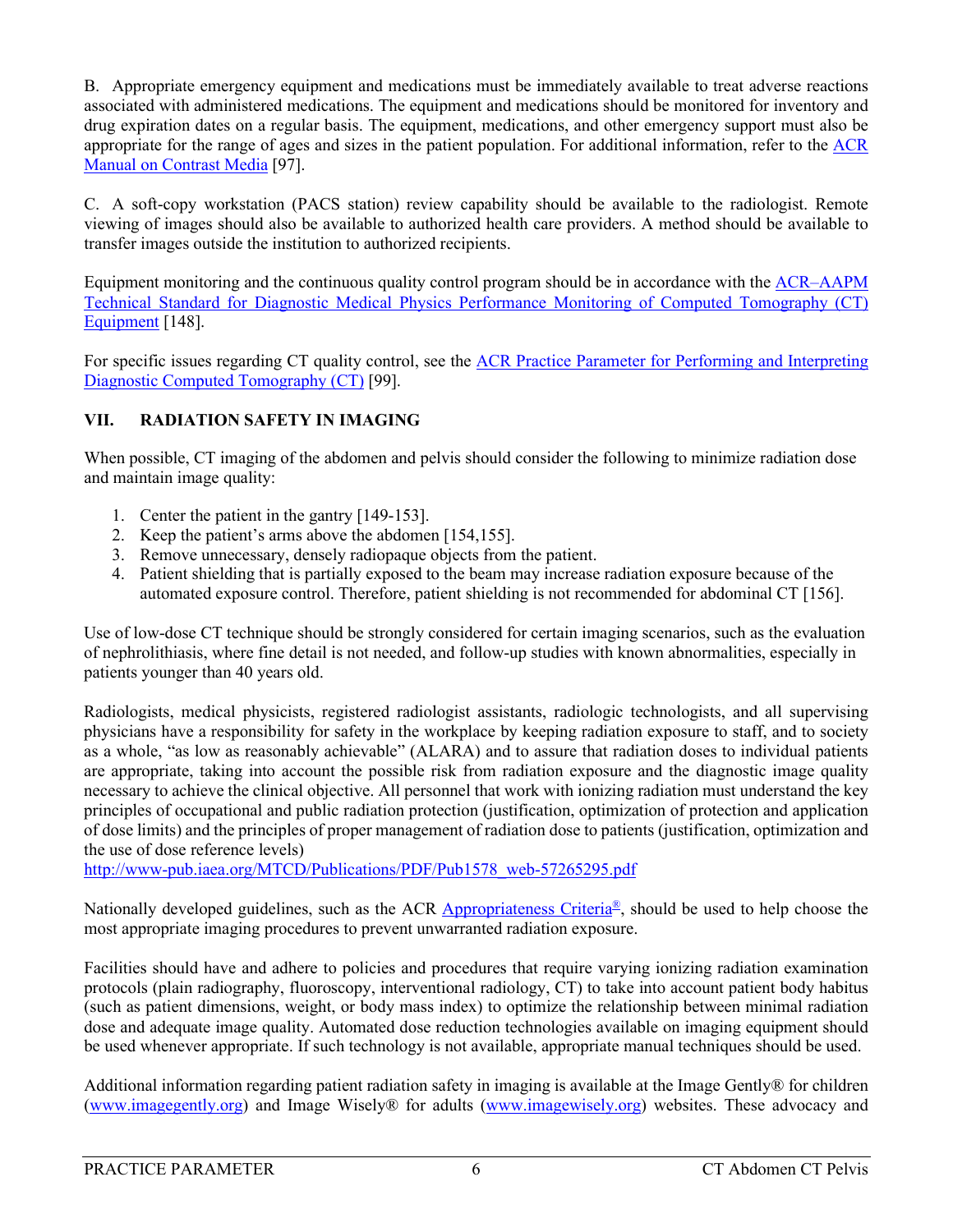awareness campaigns provide free educational materials for all stakeholders involved in imaging (patients, technologists, referring providers, medical physicists, and radiologists).

Radiation exposures or other dose indices should be measured and patient radiation dose estimated for representative examinations and types of patients by a Qualified Medical Physicist in accordance with the applicable ACR technical standards. Regular auditing of patient dose indices should be performed by comparing the facility's dose information with national benchmarks, such as the ACR Dose Index Registry, the NCRP Report No. 172, Reference Levels and Achievable Doses in Medical and Dental Imaging: Recommendations for the United States or the Conference of Radiation Control Program Director's National Evaluation of X-ray Trends. (ACR Resolution 17 adopted in 2006 – revised in 2009, 2013, Resolution 52).

#### **VIII. QUALITY CONTROL AND IMPROVEMENT, SAFETY, INFECTION CONTROL, AND PATIENT EDUCATION**

Policies and procedures related to quality, patient education, infection control, and safety should be developed and implemented in accordance with the ACR Policy on Quality Control and Improvement, Safety, Infection Control, and Patient Education appearing under the heading *ACR Position Statement on Quality Control & Improvement, Safety, Infection Control*, *and Patient Education* on the ACR website [\(https://www.acr.org/Advocacy-and-](https://www.acr.org/Advocacy-and-Economics/ACR-Position-Statements/Quality-Control-and-Improvement)[Economics/ACR-Position-Statements/Quality-Control-and-Improvement\)](https://www.acr.org/Advocacy-and-Economics/ACR-Position-Statements/Quality-Control-and-Improvement).

#### **ACKNOWLEDGEMENTS**

This practice parameter was revised according to the process described under the heading *The Process for Developing ACR Practice Parameters and Technical Standards* on the ACR website [\(https://www.acr.org/Clinical-Resources/Practice-Parameters-and-Technical-Standards\)](https://www.acr.org/Clinical-Resources/Practice-Parameters-and-Technical-Standards) by the Committee on Body Imaging (Abdominal) of the ACR Commission on Body Imaging, and the Committee on Practice Parameters – Pediatric Radiology of the ACR Commission on Pediatric Radiology, in collaboration with the SABI, SAR and SPR.

Writing Committee – members represent their societies in the initial and final revision of this practice parameter

ACR SPR Olga R. Brook, MD, Chair Michael Furman, MD Jessica Kurian MD Nathan Hull, MD Alec Megibow, MD, MPH, FACR Ann Schechter-Stark, MD Achille Mileto, MD Timothy P. Szczykutowicz, PhD

SAR SABI

Avinash Kambadakone, MD Lakshmi Ananthakrishnan, MD

Committee on Practice Parameters - Body Imaging (Abdominal) (ACR Committee responsible for sponsoring the draft through the process)

Benjamin M. Yeh, MD, Chair Diego Martin, MD, PhD Mark E. Baker, MD, FACR Achille Mileto, MD Olga R. Brook, MD Erick Remer, MD, FACR Lindsay Busby MD, MPH Kumar Sandrasegaran, MD Jay P. Heiken MD, FACR Adam S. Young, MD, MBA David Kim, MD, FACR

Mahmoud M. Al-Hawary, MD Alec Megibow, MD, MPH, FACR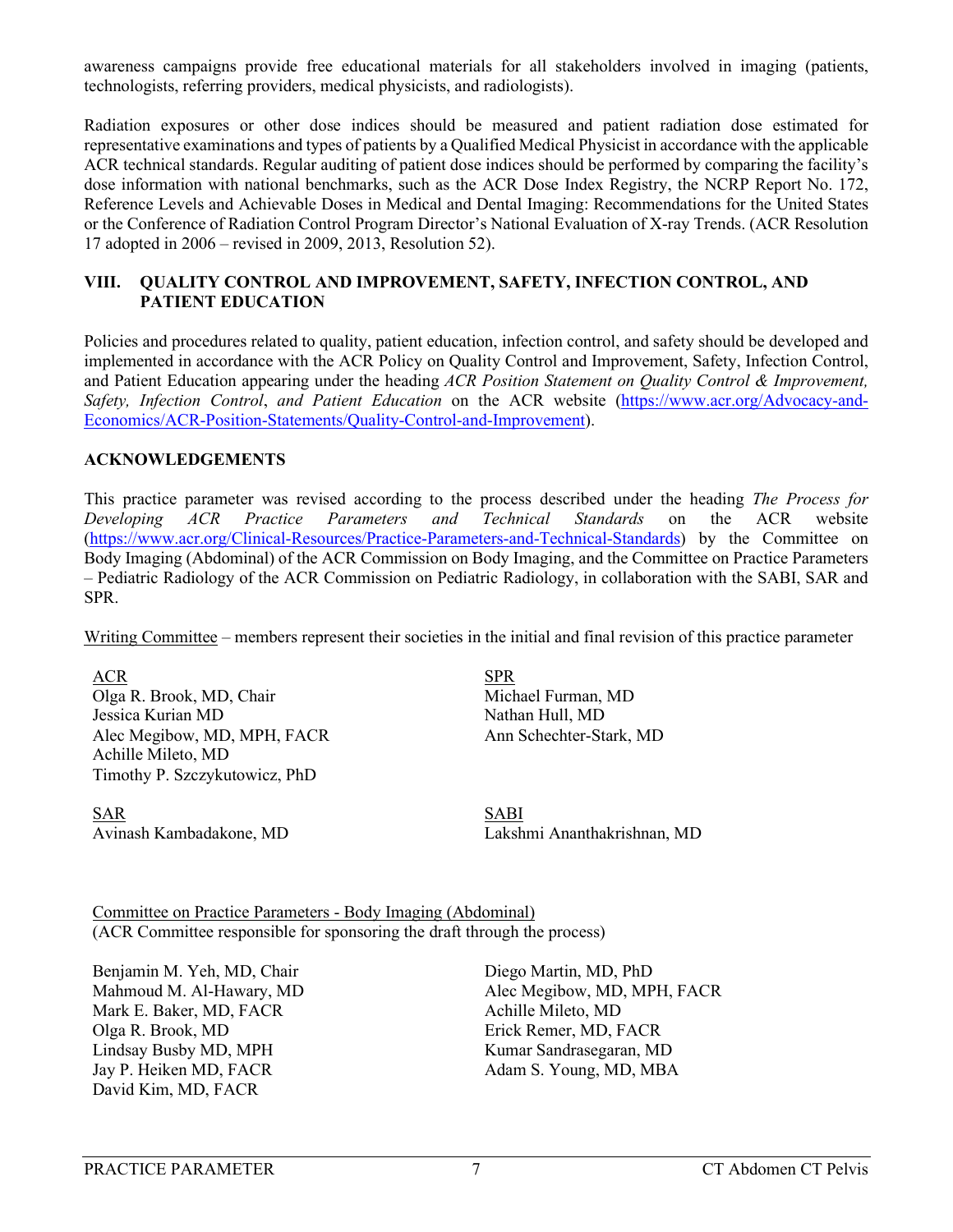Committee on Practice Parameters – Pediatric Radiology (ACR Committee responsible for sponsoring the draft through the process)

Terry L. Levin, MD, FACR, Chair Jane Sun Kim, MD John B. Amodio, MD, FACR Jennifer A Knight, MD Jesse Berman, MD Jessica Kurian, MD Tara M. Catanzano, MB, BCh Matthew P. Lungren, MD, MPH Harris L. Cohen, MD, FACR<br>
Kassa Darge, MD, PhD<br>
Erica Poletto, MD Kassa Darge, MD, PhD Dorothy L. Gilbertson-Dahdal, MD Richard B. Towbin, MD, FACR Lauren P. Golding, MD Andrew T. Trout, MD Safwan S. Halabi, MD Esben S. Vogelius, MD Jason Higgins, DO

Andrew B. Rosenkrantz, MD, Chair, Commission on Body Imaging Richard A. Barth, MD, FACR, Chair, Commission on Pediatric Radiology David B. Larson, MD, MBA, Chair, Commission on Quality and Safety Mary S. Newell, MD, FACR, Chair, Committee on Practice Parameters and Technical Standards

Comment Reconciliation Committee Timothy Crummy, MD, FACR Chair Neil U. Lall, MD Eve Clark, MD, Co-Chair David B. Larson, MD, MBA Lakshmi Ananthakrishnan, MD Paul A. Larson, MD, FACR Richard A. Barth, MD, FACR Terry L. Levin, MD, FACR Olga R. Brook, MD Alec Megibow, MD, MPH, FACR Lindsay P Busby, MD, MPH Achille Mileto, MD Richard Duszak Jr., MD, FACR Mary S. Newell, MD, FACR Michael Furman, MD **Erick Remer, MD, FACR** Dustin A. Gress, MS Ann Schechter-Stark, MD Nathan Hull, MD Timothy P. Szczykutowicz, PhD Avinash Kambadakone, MD Paula Yeghiayan, MD Amy Kotsenas, MD, FACR Benjamin M. Yeh, MD Jessica Kurian MD

#### **REFERENCES**

- <span id="page-7-0"></span>1. Niemann T, Kollmann T, Bongartz G. Diagnostic performance of low-dose CT for the detection of urolithiasis: a meta-analysis. AJR Am J Roentgenol 2008;191:396-401.
- 2. Ciaschini MW, Remer EM, Baker ME, Lieber M, Herts BR. Urinary calculi: radiation dose reduction of 50% and 75% at CT--effect on sensitivity. Radiology 2009;251:105-11.
- 3. Glazer DI, Maturen KE, Cohan RH, et al. Assessment of 1 mSv urinary tract stone CT with model-based iterative reconstruction. AJR Am J Roentgenol 2014;203:1230-5.
- <span id="page-7-1"></span>4. Krajewski S, Brown J, Phang PT, Raval M, Brown CJ. Impact of computed tomography of the abdomen on clinical outcomes in patients with acute right lower quadrant pain: a meta-analysis. Canadian journal of surgery. Journal canadien de chirurgie 2011;54:43-53.
- 5. Bendeck SE, Nino-Murcia M, Berry GJ, Jeffrey RB, Jr. Imaging for suspected appendicitis: negative appendectomy and perforation rates. Radiology 2002;225:131-6.
- 6. Keyzer C, Cullus P, Tack D, De Maertelaer V, Bohy P, Gevenois PA. MDCT for suspected acute appendicitis in adults: impact of oral and IV contrast media at standard-dose and simulated low-dose techniques. AJR Am J Roentgenol 2009;193:1272-81.
- <span id="page-7-2"></span>7. Atri M, Hanson JM, Grinblat L, Brofman N, Chughtai T, Tomlinson G. Surgically important bowel and/or mesenteric injury in blunt trauma: accuracy of multidetector CT for evaluation. Radiology 2008;249:524-33.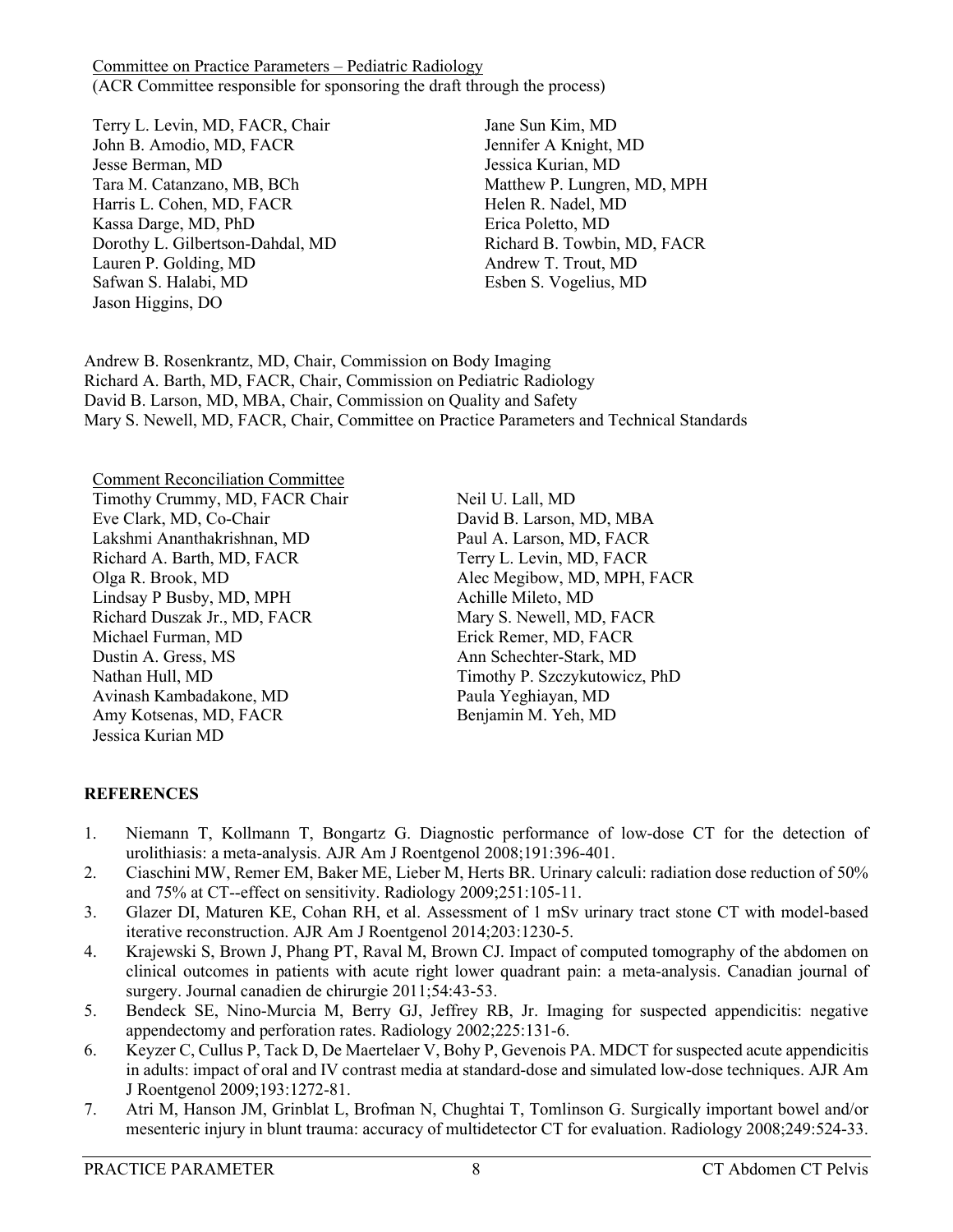- 8. Hamilton JD, Kumaravel M, Censullo ML, Cohen AM, Kievlan DS, West OC. Multidetector CT evaluation of active extravasation in blunt abdominal and pelvic trauma patients. Radiographics 2008;28:1603-16.
- 9. Murakami AM, Anderson SW, Soto JA, Kertesz JL, Ozonoff A, Rhea JT. Active extravasation of the abdomen and pelvis in trauma using 64MDCT. Emerg Radiol 2009;16:375-82.
- 10. Tillou A, Gupta M, Baraff LJ, et al. Is the use of pan-computed tomography for blunt trauma justified? A prospective evaluation. J Trauma 2009;67:779-87.
- 11. Goodman CS, Hur JY, Adajar MA, Coulam CH. How well does CT predict the need for laparotomy in hemodynamically stable patients with penetrating abdominal injury? A review and meta-analysis. AJR Am J Roentgenol 2009;193:432-7.
- <span id="page-8-0"></span>12. Caoili EM, Cohan RH, Korobkin M, et al. Urinary tract abnormalities: initial experience with multi-detector row CT urography. Radiology 2002;222:353-60.
- 13. Dyer R, DiSantis DJ, McClennan BL. Simplified imaging approach for evaluation of the solid renal mass in adults. Radiology 2008;247:331-43.
- 14. Silverman SG, Leyendecker JR, Amis ES, Jr. What is the current role of CT urography and MR urography in the evaluation of the urinary tract? Radiology 2009;250:309-23.
- 15. Sangwaiya MJ, Boland GW, Cronin CG, Blake MA, Halpern EF, Hahn PF. Incidental adrenal lesions: accuracy of characterization with contrast-enhanced washout multidetector CT--10-minute delayed imaging protocol revisited in a large patient cohort. Radiology 2010;256:504-10.
- 16. Mileto A, Nelson RC, Paulson EK, Marin D. Dual-Energy MDCT for Imaging the Renal Mass. AJR Am J Roentgenol 2015:W1-W8.
- <span id="page-8-1"></span>17. Hong X, Choi H, Loyer EM, Benjamin RS, Trent JC, Charnsangavej C. Gastrointestinal stromal tumor: role of CT in diagnosis and in response evaluation and surveillance after treatment with imatinib. Radiographics 2006;26:481-95.
- 18. Grabowska-Derlatka L, Derlatka P, Palczewski P, Danska-Bidzinska A, Pacho R. Differentiation of ovarian cancers from borderline ovarian tumors on the basis of evaluation of tumor vascularity in multi-row detector computed tomography--comparison with histopathology. International journal of gynecological cancer : official journal of the International Gynecological Cancer Society 2013;23:1597-602.
- 19. Mazzei MA, Khader L, Cirigliano A, et al. Accuracy of MDCT in the preoperative definition of Peritoneal Cancer Index (PCI) in patients with advanced ovarian cancer who underwent peritonectomy and hyperthermic intraperitoneal chemotherapy (HIPEC). Abdominal imaging 2013;38:1422-30.
- 20. Tsili AC, Tsangou V, Koliopoulos G, Stefos T, Argyropoulou MI. Early-stage cervical carcinoma: the role of multidetector CT in correlation with histopathological findings. Journal of obstetrics and gynaecology : the journal of the Institute of Obstetrics and Gynaecology 2013;33:882-7.
- <span id="page-8-2"></span>21. Kamel IR, Choti MA, Horton KM, et al. Surgically staged focal liver lesions: accuracy and reproducibility of dual-phase helical CT for detection and characterization. Radiology 2003;227:752-7.
- 22. Jang HJ, Kim TK, Khalili K, et al. Characterization of 1-to 2-cm liver nodules detected on hcc surveillance ultrasound according to the criteria of the American Association for the Study of Liver Disease: is quadriphasic CT necessary? AJR Am J Roentgenol 2013;201:314-21.
- 23. Raman SP, Fishman EK. Advances in CT Imaging of GI Malignancies. Gastrointestinal cancer research : GCR 2012;5:S4-9.
- 24. Lee MH, Choi D, Park MJ, Lee MW. Gastric cancer: imaging and staging with MDCT based on the 7th AJCC guidelines. Abdominal imaging 2012;37:531-40.
- <span id="page-8-3"></span>25. Min JH, Lee MW, Rhim H, et al. Local tumour progression after loco-regional therapy of hepatocellular carcinomas: value of fusion imaging-guided radiofrequency ablation. Clinical radiology 2014;69:286-93.
- 26. Wah TM, Irving HC, Gregory W, Cartledge J, Joyce AD, Selby PJ. Radiofrequency ablation (RFA) of renal cell carcinoma (RCC): experience in 200 tumours. BJU international 2014;113:416-28.
- 27. Dollinger M, Jung EM, Beyer L, et al. Irreversible electroporation ablation of malignant hepatic tumors: subacute and follow-up CT appearance of ablation zones. Journal of vascular and interventional radiology : JVIR 2014;25:1589-94.
- 28. Mazioti A, Gatselis NK, Rountas C, et al. Safety and efficacy of transcatheter arterial chemoemboliazation in the real-life management of unresectable hepatocellular carcinoma. Hepatitis monthly 2013;13:e7070.
- <span id="page-8-4"></span>29. Kim JY, Kim SH, Lee HJ, Kim MJ, Kim YH, Cho SH. MDCT urography for detecting recurrence after transurethral resection of bladder cancer: comparison of nephrographic phase with pyelographic phase. AJR Am J Roentgenol 2014;203:1021-7.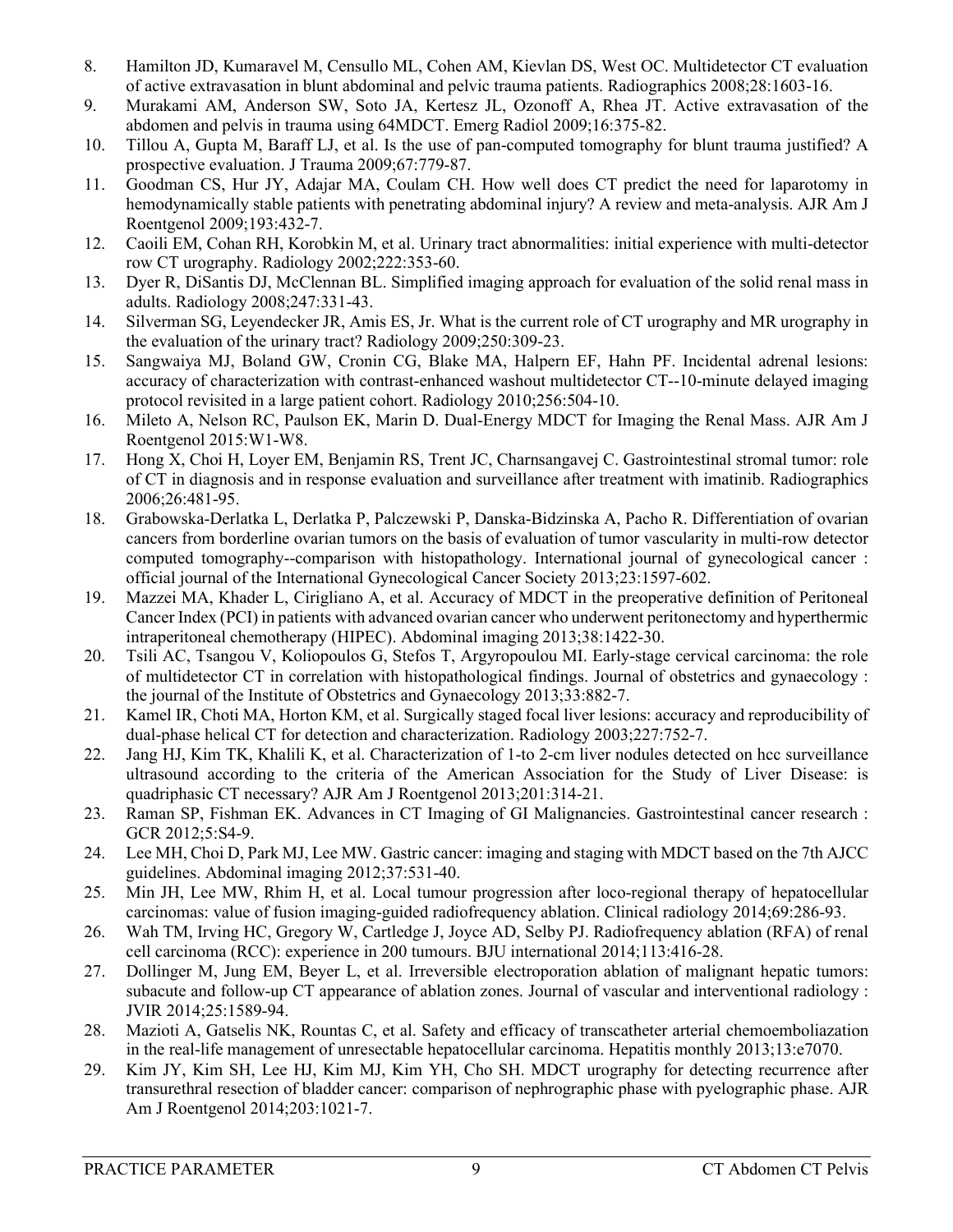- 30. Kim KW, Choi BI, Han JK, et al. Postoperative anatomic and pathologic findings at CT following gastrectomy. Radiographics 2002;22:323-36.
- 31. Pannu HK, Bristow RE, Montz FJ, Fishman EK. Multidetector CT of peritoneal carcinomatosis from ovarian cancer. Radiographics 2003;23:687-701.
- <span id="page-9-0"></span>32. Aguirre DA, Santosa AC, Casola G, Sirlin CB. Abdominal wall hernias: imaging features, complications, and diagnostic pitfalls at multi-detector row CT. Radiographics 2005;25:1501-20.
- 33. Blachar A, Federle MP, Pealer KM, Ikramuddin S, Schauer PR. Gastrointestinal complications of laparoscopic Roux-en-Y gastric bypass surgery: clinical and imaging findings. Radiology 2002;223:625-32.
- 34. Pickhardt PJ, Bhalla S, Balfe DM. Acquired gastrointestinal fistulas: classification, etiologies, and imaging evaluation. Radiology 2002;224:9-23.
- 35. Yu J, Turner MA, Cho SR, et al. Normal anatomy and complications after gastric bypass surgery: helical CT findings. Radiology 2004;231:753-60.
- 36. Catala V, Sola M, Samaniego J, et al. CT findings in urinary diversion after radical cystectomy: postsurgical anatomy and complications. Radiographics 2009;29:461-76.
- <span id="page-9-1"></span>37. Bandula S, Punwani S, Rosenberg WM, et al. Equilibrium contrast-enhanced CT imaging to evaluate hepatic fibrosis: initial validation by comparison with histopathologic sampling. Radiology 2015;275:136-43.
- 38. Zissen MH, Wang ZJ, Yee J, Aslam R, Monto A, Yeh BM. Contrast-enhanced CT quantification of the hepatic fractional extracellular space: correlation with diffuse liver disease severity. AJR Am J Roentgenol 2013;201:1204-10.
- 39. Kim DY, Park SH, Lee SS, et al. Contrast-enhanced computed tomography for the diagnosis of fatty liver: prospective study with same-day biopsy used as the reference standard. Eur Radiol 2010;20:359-66.
- 40. Miller WJ, Baron RL, Dodd GD, 3rd, Federle MP. Malignancies in patients with cirrhosis: CT sensitivity and specificity in 200 consecutive transplant patients. Radiology 1994;193:645-50.
- <span id="page-9-2"></span>41. Wang ZJ, Yeh BM, Roberts JP, Breiman RS, Qayyum A, Coakley FV. Living donor candidates for right hepatic lobe transplantation: evaluation at CT cholangiography--initial experience. Radiology 2005;235:899- 904.
- 42. Ajiki T, Fukumoto T, Ueno K, Okazaki T, Matsumoto I, Ku Y. Three-dimensional computed tomographic cholangiography as a novel diagnostic tool for evaluation of bile duct invasion of perihilar cholangiocarcinoma. Hepato-gastroenterology 2013;60:1833-8.
- 43. Fidler JL, Knudsen JM, Collins DA, et al. Prospective assessment of dynamic CT and MR cholangiography in functional biliary pain. AJR Am J Roentgenol 2013;201:W271-82.
- <span id="page-9-3"></span>44. Guimaraes LS, Fidler JL, Fletcher JG, et al. Assessment of appropriateness of indications for CT enterography in younger patients. Inflamm Bowel Dis 2010;16:226-32.
- 45. Hara AK, Alam S, Heigh RI, Gurudu SR, Hentz JG, Leighton JA. Using CT enterography to monitor Crohn's disease activity: a preliminary study. AJR Am J Roentgenol 2008;190:1512-6.
- 46. Kambadakone AR, Chaudhary NA, Desai GS, Nguyen DD, Kulkarni NM, Sahani DV. Low-dose MDCT and CT enterography of patients with Crohn disease: feasibility of adaptive statistical iterative reconstruction. AJR Am J Roentgenol 2011;196:W743-52.
- 47. Huprich JE, Fletcher JG, Fidler JL, et al. Prospective blinded comparison of wireless capsule endoscopy and multiphase CT enterography in obscure gastrointestinal bleeding. Radiology 2011;260:744-51.
- 48. Wallihan DB, Podberesky DJ, Sullivan J, et al. Diagnostic Performance and Dose Comparison of Filtered Back Projection and Adaptive Iterative Dose Reduction Three-dimensional CT Enterography in Children and Young Adults. Radiology 2015:140468.
- 49. Baker ME, Hara AK, Platt JF, Maglinte DD, Fletcher JG. CT enterography for Crohn's disease: optimal technique and imaging issues. Abdominal imaging 2015;40:938-52.
- 50. Hara AK, Swartz PG. CT enterography of Crohn's disease. Abdominal imaging 2009;34:289-95.
- <span id="page-9-4"></span>51. De Cecco CN, Ferrari R, Rengo M, Paolantonio P, Vecchietti F, Laghi A. Anatomic variations of the hepatic arteries in 250 patients studied with 64-row CT angiography. Eur Radiol 2009;19:2765-70.
- 52. Turkvatan A, Ozdemir M, Cumhur T, Olcer T. Multidetector CT angiography of renal vasculature: normal anatomy and variants. Eur Radiol 2009;19:236-44.
- 53. Vu M, Anderson SW, Shah N, Soto JA, Rhea JT. CT of blunt abdominal and pelvic vascular injury. Emerg Radiol 2010;17:21-9.
- 54. Fuentes-Orrego JM, Pinho D, Kulkarni NM, Agrawal M, Ghoshhajra BB, Sahani DV. New and evolving concepts in CT for abdominal vascular imaging. Radiographics 2014;34:1363-84.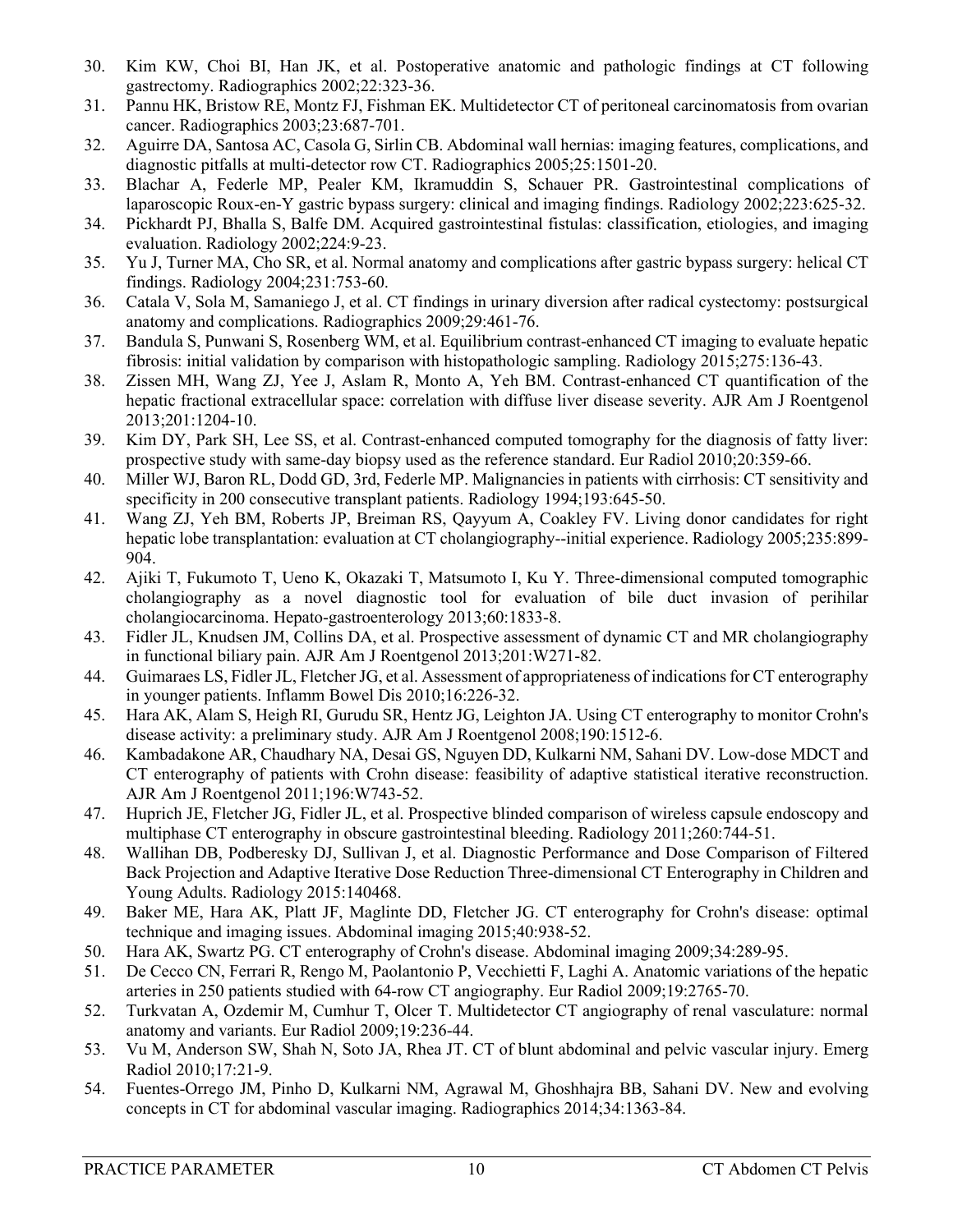- <span id="page-10-0"></span>55. Heijenbrok-Kal MH, Kock MC, Hunink MG. Lower extremity arterial disease: multidetector CT angiography meta-analysis. Radiology 2007;245:433-9.
- 56. Rubin GD, Armerding MD, Dake MD, Napel S. Cost identification of abdominal aortic aneurysm imaging by using time and motion analyses. Radiology 2000;215:63-70.
- 57. Ippolito D, Talei Franzesi C, Fior D, Bonaffini PA, Minutolo O, Sironi S. Low kV settings CT angiography (CTA) with low dose contrast medium volume protocol in the assessment of thoracic and abdominal aorta disease: a feasibility study. The British journal of radiology 2015;88:20140140.
- 58. Liu PS, Platt JF. CT angiography in the abdomen: a pictorial review and update. Abdominal imaging 2014;39:196-214.
- <span id="page-10-1"></span>59. Suzuki K, Nishimi D, Morioka H, Takanami M. Hematospermia associated with congenital arteriovenous malformation of internal iliac vessels. Int J Urol 2007;14:370-2.
- 60. Zeitoun D, Brancatelli G, Colombat M, et al. Congenital hepatic fibrosis: CT findings in 18 adults. Radiology 2004;231:109-16.
- 61. Lawler LP, Jarret TW, Corl FM, Fishman EK. Adult ureteropelvic junction obstruction: insights with threedimensional multi-detector row CT. Radiographics 2005;25:121-34.
- <span id="page-10-2"></span>62. Delabrousse E, Lubrano J, Jehl J, et al. Small-bowel obstruction from adhesive bands and matted adhesions: CT differentiation. AJR Am J Roentgenol 2009;192:693-7.
- 63. Sundaram B, Miller CN, Cohan RH, Schipper MJ, Francis IR. Can CT features be used to diagnose surgical adult bowel intussusceptions? AJR Am J Roentgenol 2009;193:471-8.
- 64. Artigas JM, Marti M, Soto JA, Esteban H, Pinilla I, Guillen E. Multidetector CT angiography for acute gastrointestinal bleeding: technique and findings. Radiographics 2013;33:1453-70.
- 65. Wang Z, Chen JQ, Liu JL, Qin XG, Huang Y. CT enterography in obscure gastrointestinal bleeding: a systematic review and meta-analysis. Journal of medical imaging and radiation oncology 2013;57:263-73.
- 66. Boudiaf M, Soyer P, Terem C, Pelage JP, Maissiat E, Rymer R. Ct evaluation of small bowel obstruction. Radiographics 2001;21:613-24.
- 67. Fidler JL, Gunn ML, Soto JA, et al. Society of abdominal radiology gastrointestinal bleeding disease-focused panel consensus recommendations for CTA technical parameters in the evaluation of acute overt gastrointestinal bleeding. Abdom Radiol (NY) 2019;44:2957-62.
- <span id="page-10-3"></span>68. Johnson CD. CT colonography: coming of age. AJR Am J Roentgenol 2009;193:1239-42.
- 69. Plumb AA, Halligan S, Pendse DA, Taylor SA, Mallett S. Sensitivity and specificity of CT colonography for the detection of colonic neoplasia after positive faecal occult blood testing: systematic review and metaanalysis. Eur Radiol 2014;24:1049-58.
- 70. Kriza C, Emmert M, Wahlster P, Niederlander C, Kolominsky-Rabas P. An international review of the main cost-effectiveness drivers of virtual colonography versus conventional colonoscopy for colorectal cancer screening: is the tide changing due to adherence? Eur J Radiol 2013;82:e629-36.
- 71. Pickhardt PJ, Hassan C, Halligan S, Marmo R. Colorectal cancer: CT colonography and colonoscopy for detection--systematic review and meta-analysis. Radiology 2011;259:393-405.
- 72. American College of Radiology. ACR–SAR–SCBT-MR practice parameter for the performance of computed tomography (CT) colonography in adults. Available at: [https://www.acr.org/-/media/ACR/Files/Practice-](https://www.acr.org/-/media/ACR/Files/Practice-Parameters/CT-Colonog.pdf)[Parameters/CT-Colonog.pdf.](https://www.acr.org/-/media/ACR/Files/Practice-Parameters/CT-Colonog.pdf) Accessed January 13, 2020.
- <span id="page-10-4"></span>73. Gervais DA, Brown SD, Connolly SA, Brec SL, Harisinghani MG, Mueller PR. Percutaneous imagingguided abdominal and pelvic abscess drainage in children. Radiographics 2004;24:737-54.
- 74. Singh B, May K, Coltart I, Moore NR, Cunningham C. The long-term results of percutaneous drainage of diverticular abscess. Ann R Coll Surg Engl 2008;90:297-301.
- 75. Stattaus J, Kalkmann J, Kuehl H, et al. Diagnostic yield of computed tomography-guided coaxial core biopsy of undetermined masses in the free retroperitoneal space: single-center experience. Cardiovasc Intervent Radiol 2008;31:919-25.
- 76. Cronin CG, Gervais DA, Hahn PF, Arellano R, Guimaraes AR, Mueller PR. Treatment of deep intramuscular and musculoskeletal abscess: experience with 99 CT-guided percutaneous catheter drainage procedures. AJR Am J Roentgenol 2011;196:1182-8.
- 77. Yamakado K, Takaki H, Nakatsuka A, et al. Percutaneous transhepatic drainage of inaccessible abdominal abscesses following abdominal surgery under real-time CT-fluoroscopic guidance. Cardiovasc Intervent Radiol 2010;33:161-3.
- 78. Heilbrun ME, Zagoria RJ, Garvin AJ, et al. CT-guided biopsy for the diagnosis of renal tumors before treatment with percutaneous ablation. AJR Am J Roentgenol 2007;188:1500-5.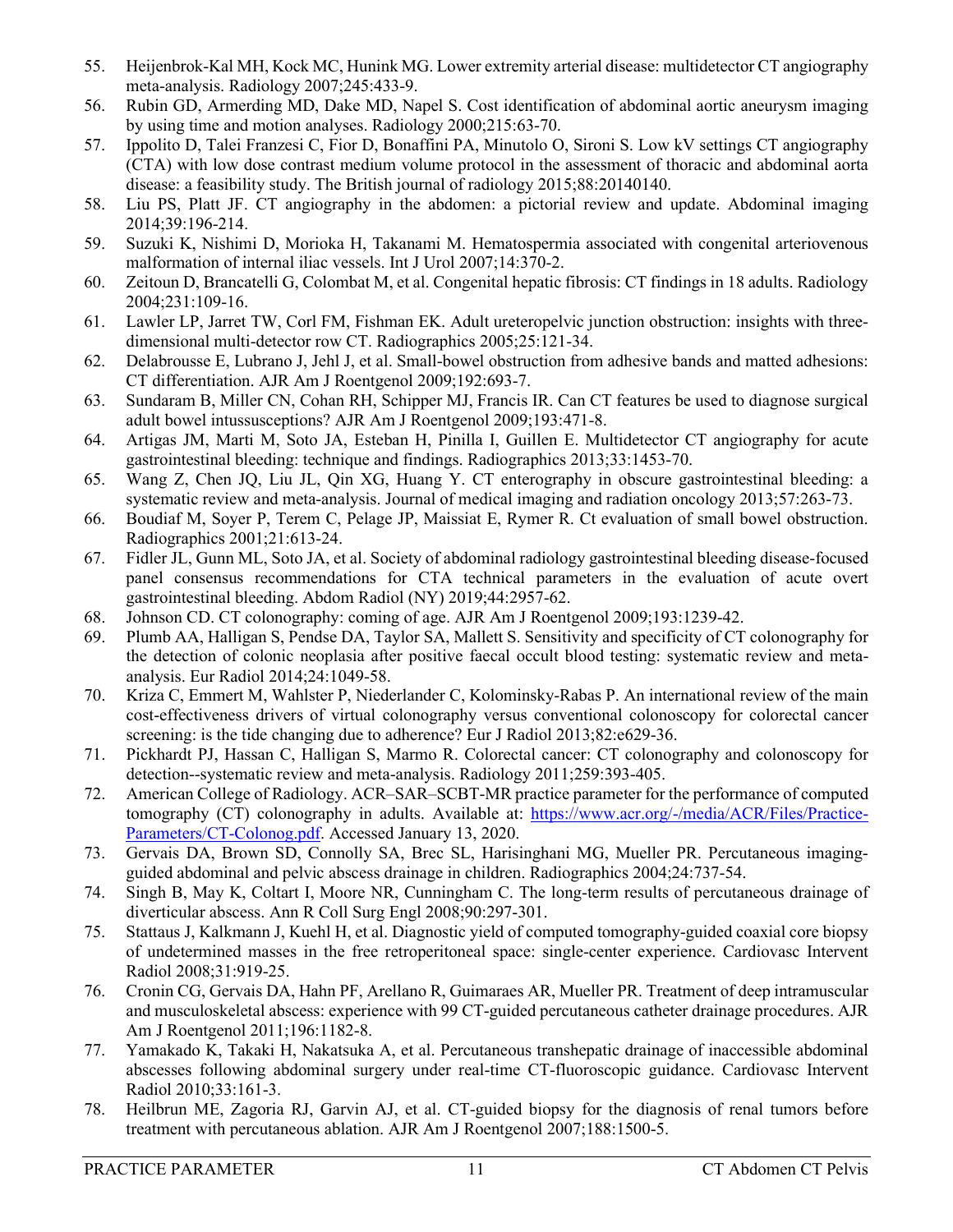- <span id="page-11-0"></span>79. Liao WI, Tsai SH, Yu CY, et al. Pyogenic liver abscess treated by percutaneous catheter drainage: MDCT measurement for treatment outcome. Eur J Radiol 2012;81:609-15.
- 80. Shin S, Lee JM, Kim KW, et al. Postablation assessment using follow-up registration of CT images before and after radiofrequency ablation (RFA): prospective evaluation of midterm therapeutic results of RFA for hepatocellular carcinoma. AJR Am J Roentgenol 2014;203:70-7.
- 81. Schima W, Ba-Ssalamah A, Kurtaran A, Schindl M, Gruenberger T. Post-treatment imaging of liver tumours. Cancer imaging : the official publication of the International Cancer Imaging Society 2007;7 Spec No A:S28- 36.
- 82. Park MH, Rhim H, Kim YS, Choi D, Lim HK, Lee WJ. Spectrum of CT findings after radiofrequency ablation of hepatic tumors. Radiographics 2008;28:379-90; discussion 90-2.
- <span id="page-11-1"></span>83. Kawamoto S, Permpongkosol S, Bluemke DA, Fishman EK, Solomon SB. Sequential changes after radiofrequency ablation and cryoablation of renal neoplasms: role of CT and MR imaging. Radiographics 2007;27:343-55.
- 84. Meijerink MR, van Cruijsen H, Hoekman K, et al. The use of perfusion CT for the evaluation of therapy combining AZD2171 with gefitinib in cancer patients. Eur Radiol 2007;17:1700-13.
- 85. Schlemmer M, Sourbron SP, Schinwald N, et al. Perfusion patterns of metastatic gastrointestinal stromal tumor lesions under specific molecular therapy. Eur J Radiol 2011;77:312-8.
- 86. Schramm N, Englhart E, Schlemmer M, et al. Tumor response and clinical outcome in metastatic gastrointestinal stromal tumors under sunitinib therapy: comparison of RECIST, Choi and volumetric criteria. Eur J Radiol 2013;82:951-8.
- 87. Kim SH, Kamaya A, Willmann JK. CT perfusion of the liver: principles and applications in oncology. Radiology 2014;272:322-44.
- 88. Viswanathan C, Truong MT, Sagebiel TL, et al. Abdominal and pelvic complications of nonoperative oncologic therapy. Radiographics 2014;34:941-61.
- 89. Aird EG, Conway J. CT simulation for radiotherapy treatment planning. The British journal of radiology 2002;75:937-49.
- <span id="page-11-2"></span>90. Hermoye L, Laamari-Azjal I, Cao Z, et al. Liver segmentation in living liver transplant donors: comparison of semiautomatic and manual methods. Radiology 2005;234:171-8.
- 91. Peterson MS, Baron RL, Marsh JW, Jr., Oliver JH, 3rd, Confer SR, Hunt LE. Pretransplantation surveillance for possible hepatocellular carcinoma in patients with cirrhosis: epidemiology and CT-based tumor detection rate in 430 cases with surgical pathologic correlation. Radiology 2000;217:743-9.
- 92. Sahani DV, Rastogi N, Greenfield AC, et al. Multi-detector row CT in evaluation of 94 living renal donors by readers with varied experience. Radiology 2005;235:905-10.
- 93. Zamboni GA, Romero JY, Raptopoulos VD. Combined vascular-excretory phase MDCT angiography in the preoperative evaluation of renal donors. AJR Am J Roentgenol 2010;194:145-50.
- 94. Kawamoto S, Montgomery RA, Lawler LP, Horton KM, Fishman EK. Multi-detector row CT evaluation of living renal donors prior to laparoscopic nephrectomy. Radiographics 2004;24:453-66.
- 95. Singh AK, Nachiappan AC, Verma HA, et al. Postoperative imaging in liver transplantation: what radiologists should know. Radiographics 2010;30:339-51.
- <span id="page-11-3"></span>96. American College of Radiology. ACR–SPR practice parameter for the use of intravascular contrast media. Available at: [https://www.acr.org/-/media/ACR/Files/Practice-Parameters/IVCM.pdf.](https://www.acr.org/-/media/ACR/Files/Practice-Parameters/IVCM.pdf) Accessed January 13, 2020.
- <span id="page-11-4"></span>97. American College of Radiology. ACR manual on contrast media, version 10.3. Available at: [https://www.acr.org/Clinical-Resources/Contrast-Manual.](https://www.acr.org/Clinical-Resources/Contrast-Manual) Accessed January 13, 2020.
- <span id="page-11-5"></span>98. American College of Radiology. ACR–SPR practice parameter for imaging pregnant or potentially pregnant adolescents and women with ionizing radiation. Available at: https://www.acr.org/and women with ionizing radiation. Available at: [https://www.acr.org/-](https://www.acr.org/-/media/ACR/Files/Practice-Parameters/CT-Equip.pdf) [/media/ACR/Files/Practice-Parameters/CT-Equip.pdf.](https://www.acr.org/-/media/ACR/Files/Practice-Parameters/CT-Equip.pdf) Accessed January 13, 2020.
- <span id="page-11-6"></span>99. American College of Radiology. ACR practice parameter for performing and interpreting diagnostic computed tomography (CT). Available at: [https://www.acr.org/-/media/ACR/Files/Practice-Parameters/CT-](https://www.acr.org/-/media/ACR/Files/Practice-Parameters/CT-Perf-Interpret.pdf)[Perf-Interpret.pdf.](https://www.acr.org/-/media/ACR/Files/Practice-Parameters/CT-Perf-Interpret.pdf) Accessed January 13, 2020.
- <span id="page-11-7"></span>100. Kalra MK, Maher MM, Toth TL, et al. Techniques and applications of automatic tube current modulation for CT. Radiology 2004;233:649-57.
- <span id="page-11-8"></span>101. Yu L, Li H, Fletcher JG, McCollough CH. Automatic selection of tube potential for radiation dose reduction in CT: a general strategy. Medical physics 2010;37:234-43.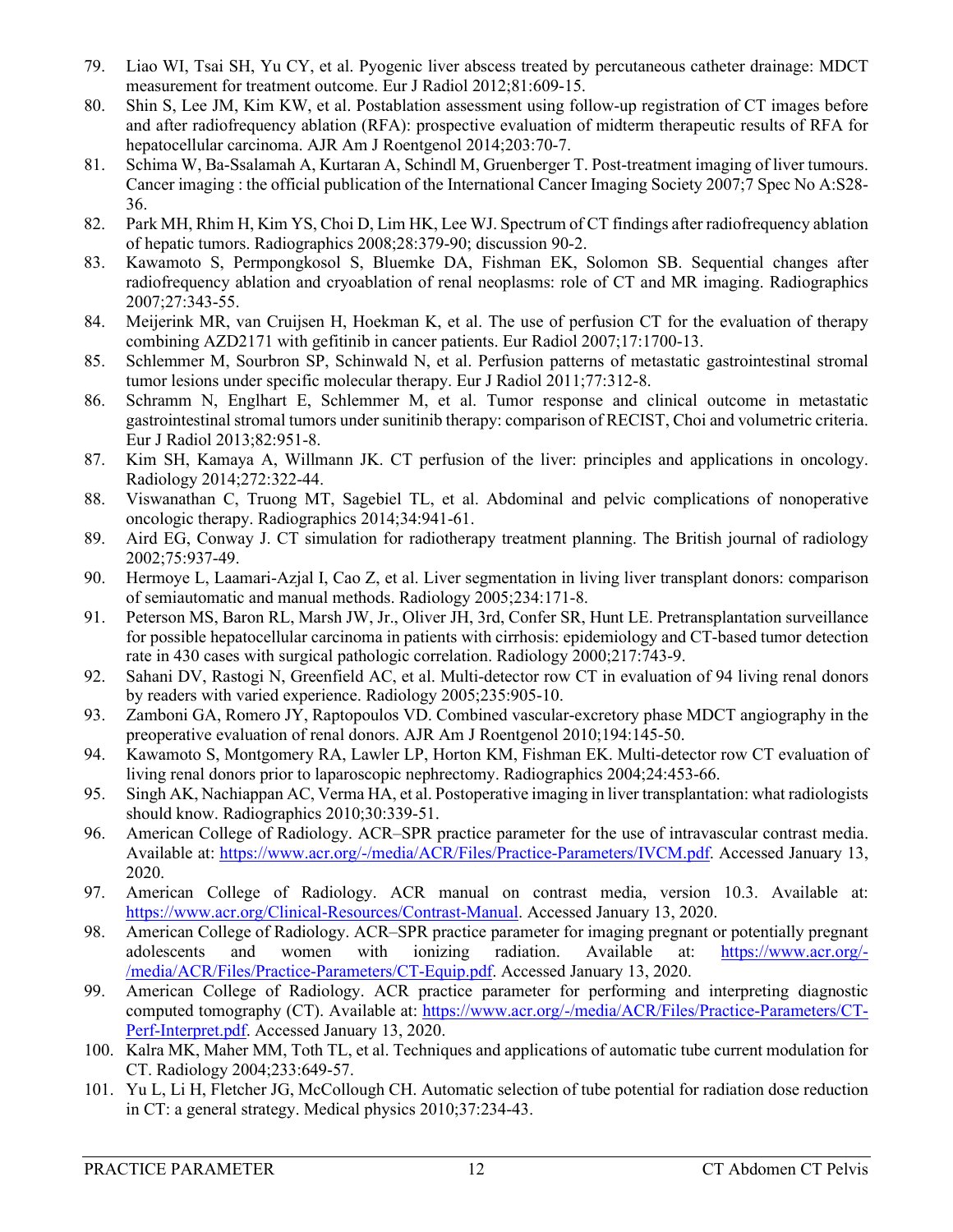- <span id="page-12-0"></span>102. Geyer LL, Schoepf UJ, Meinel FG, et al. State of the Art: Iterative CT Reconstruction Techniques. Radiology 2015;276:339-57.
- <span id="page-12-1"></span>103. Primak AN, Giraldo JC, Eusemann CD, et al. Dual-source dual-energy CT with additional tin filtration: Dose and image quality evaluation in phantoms and in vivo. AJR Am J Roentgenol 2010;195:1164-74.
- <span id="page-12-2"></span>104. Greffier J, Hamard A, Pereira F, et al. Image quality and dose reduction opportunity of deep learning image reconstruction algorithm for CT: a phantom study. Eur Radiol 2020;30:3951-59.
- <span id="page-12-3"></span>105. Singh R, Digumarthy SR, Muse VV, et al. Image Quality and Lesion Detection on Deep Learning Reconstruction and Iterative Reconstruction of Submillisievert Chest and Abdominal CT. AJR Am J Roentgenol 2020;214:566-73.
- <span id="page-12-4"></span>106. Ketelsen D, Buchgeister M, Fenchel M, et al. Automated computed tomography dose-saving algorithm to protect radiosensitive tissues: estimation of radiation exposure and image quality considerations. Investigative radiology 2012;47:148-52.
- <span id="page-12-5"></span>107. Gandhi D, Crotty DJ, Stevens GM, Schmidt TG. Technical Note: Phantom study to evaluate the dose and image quality effects of a computed tomography organ-based tube current modulation technique. Medical physics 2015;42:6572-8.
- <span id="page-12-6"></span>108. Marin D, Nelson RC, Samei E, et al. Hypervascular liver tumors: low tube voltage, high tube current multidetector CT during late hepatic arterial phase for detection--initial clinical experience. Radiology 2009;251:771-9.
- 109. Marin D, Nelson RC, Schindera ST, et al. Low-tube-voltage, high-tube-current multidetector abdominal CT: improved image quality and decreased radiation dose with adaptive statistical iterative reconstruction algorithm--initial clinical experience. Radiology 2010;254:145-53.
- 110. Wintersperger B, Jakobs T, Herzog P, et al. Aorto-iliac multidetector-row CT angiography with low kV settings: improved vessel enhancement and simultaneous reduction of radiation dose. Eur Radiol 2005;15:334-41.
- 111. Gleeson TG, Moriarty J, Shortt CP, et al. Accuracy of whole-body low-dose multidetector CT (WBLDCT) versus skeletal survey in the detection of myelomatous lesions, and correlation of disease distribution with whole-body MRI (WBMRI). Skeletal Radiol 2009;38:225-36.
- <span id="page-12-7"></span>112. Tsili AC, Argyropoulou MI, Gousia A, et al. Renal cell carcinoma: value of multiphase MDCT with multiplanar reformations in the detection of pseudocapsule. AJR Am J Roentgenol 2012;199:379-86.
- 113. Yun BL, Kim SH, Kim SJ, et al. Added value of multiplanar reformations to axial multi-detector row computed tomographic images for the differentiation of macrocystic pancreas neoplasms: receiver operating characteristic analysis. Journal of computer assisted tomography 2010;34:899-906.
- 114. Neville AM, Paulson EK. MDCT of acute appendicitis: value of coronal reformations. Abdominal imaging 2009;34:42-8.
- 115. Sandrasegaran K, Rydberg J, Tann M, Hawes DR, Kopecky KK, Maglinte DD. Benefits of routine use of coronal and sagittal reformations in multi-slice CT examination of the abdomen and pelvis. Clinical radiology 2007;62:340-7.
- 116. Jaffe TA, Martin LC, Thomas J, Adamson AR, DeLong DM, Paulson EK. Small-bowel obstruction: coronal reformations from isotropic voxels at 16-section multi-detector row CT. Radiology 2006;238:135-42.
- <span id="page-12-8"></span>117. Tschugunow A, Puesken M, Juergens KU, et al. Optimization of scan delay for routine abdominal 64-slice CT with body weight-adapted application of contrast material. Rofo 2009;181:683-90.
- <span id="page-12-9"></span>118. Yamashita Y, Komohara Y, Takahashi M, et al. Abdominal helical CT: evaluation of optimal doses of intravenous contrast material--a prospective randomized study. Radiology 2000;216:718-23.
- <span id="page-12-10"></span>119. Kielar AZ, Patlas MN, Katz DS. Oral contrast for CT in patients with acute non-traumatic abdominal and pelvic pain: what should be its current role? Emerg Radiol 2016;23:477-81.
- <span id="page-12-11"></span>120. Kammerer S, Höink AJ, Wessling J, et al. Abdominal and pelvic CT: is positive enteric contrast still necessary? Results of a retrospective observational study. Eur Radiol 2015;25:669-78.
- <span id="page-12-12"></span>121. Dillman JR, Towbin AJ, Imbus R, Young J, Gates E, Trout AT. Comparison of Two Neutral Oral Contrast Agents in Pediatric Patients: A Prospective Randomized Study. Radiology 2018;288:245-51.
- 122. Wong J, Moore H, Roger M, McKee C. CT enterography: Mannitol versus VoLumen. Journal of medical imaging and radiation oncology 2016;60:593-98.
- 123. Zheng MQ, Zeng QS, Yu YQ, et al. Evaluation of the performance of two neutral oral contrast agents in computed tomography enterography: A randomized controlled trial. J Dig Dis 2020;21:112-19.
- <span id="page-12-13"></span>124. Baker ME, Hara AK, Platt JF, Maglinte DD, Fletcher JG. CT enterography for Crohn's disease: optimal technique and imaging issues. Abdominal imaging 2015.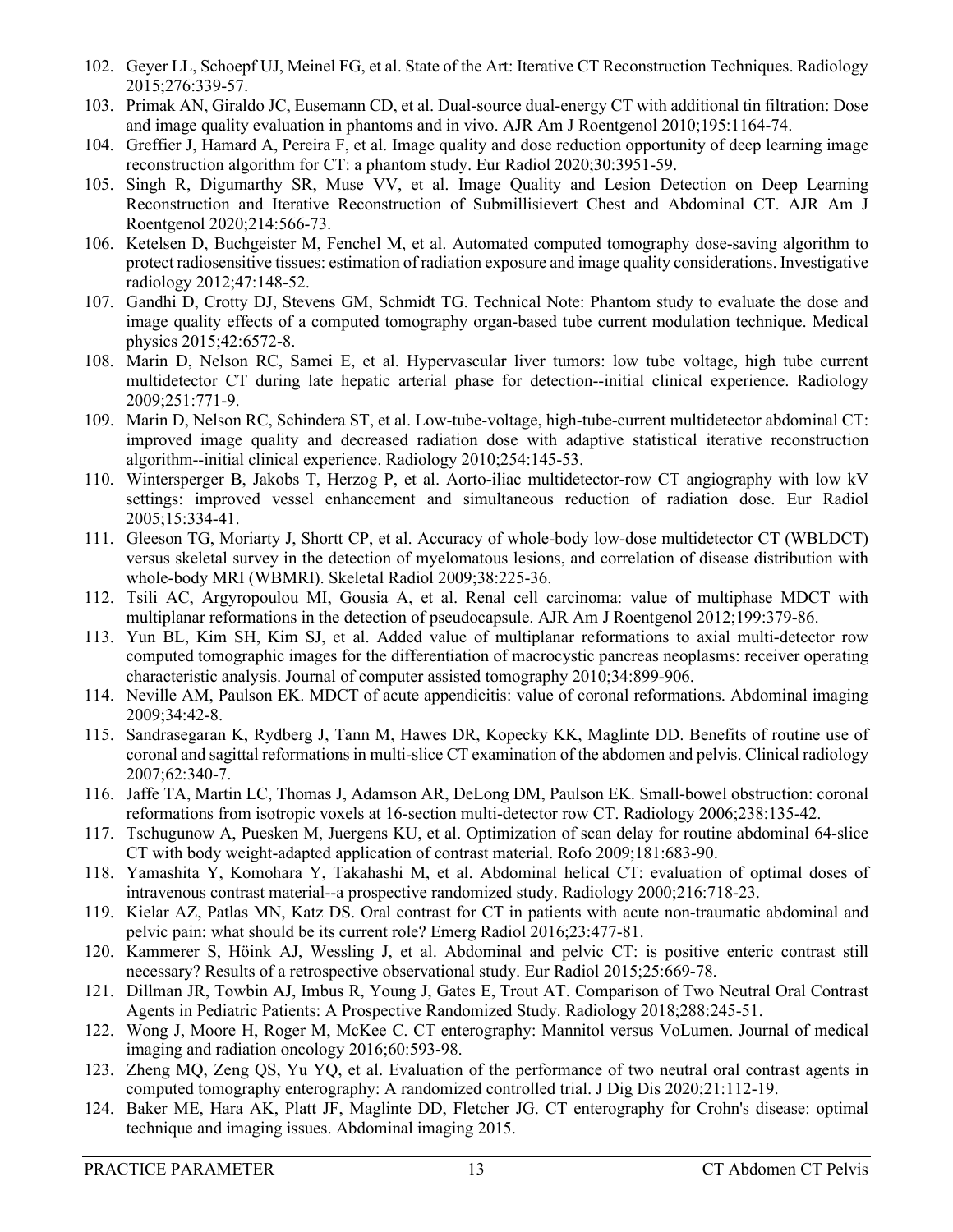- <span id="page-13-0"></span>125. Cansu A, Ahmetoglu A, Kul S, et al. Diagnostic performance of using effervescent powder for detection and grading of esophageal varices by multi-detector computed tomography. Eur J Radiol 2014;83:497-502.
- <span id="page-13-1"></span>126. Flohr TG, Schaller S, Stierstorfer K, Bruder H, Ohnesorge BM, Schoepf UJ. Multi-detector row CT systems and image-reconstruction techniques. Radiology 2005;235:756-73.
- <span id="page-13-2"></span>127. Ehman EC, Yu L, Manduca A, et al. Methods for clinical evaluation of noise reduction techniques in abdominopelvic CT. Radiographics 2014;34:849-62.
- <span id="page-13-3"></span>128. Clark ZE, Bolus DN, Little MD, Morgan DE. Abdominal rapid-kVp-switching dual-energy MDCT with reduced IV contrast compared to conventional MDCT with standard weight-based IV contrast: an intrapatient comparison. Abdominal imaging 2015;40:852-8.
- <span id="page-13-4"></span>129. Han SC, Chung YE, Lee YH, Park KK, Kim MJ, Kim KW. Metal artifact reduction software used with abdominopelvic dual-energy CT of patients with metal hip prostheses: assessment of image quality and clinical feasibility. AJR Am J Roentgenol 2014;203:788-95.
- 130. McCollough CH, Leng S, Yu L, Fletcher JG. Dual- and Multi-Energy CT: Principles, Technical Approaches, and Clinical Applications. Radiology 2015;276:637-53.
- 131. Marin D, Boll DT, Mileto A, Nelson RC. State of the art: dual-energy CT of the abdomen. Radiology 2014;271:327-42.
- <span id="page-13-5"></span>132. Itani M, Bresnahan BW, Rice K, et al. Clinical and Payer-Based Analysis of Value of Dual-Energy Computed Tomography for Workup of Incidental Abdominal Findings. Journal of computer assisted tomography 2019;43:605-11.
- <span id="page-13-6"></span>133. Patel BN, Boltyenkov AT, Martinez MG, et al. Cost-effectiveness of dual-energy CT versus multiphasic single-energy CT and MRI for characterization of incidental indeterminate renal lesions. Abdom Radiol (NY) 2020;45:1896-906.
- <span id="page-13-9"></span>134. Shuman WP, Mileto A, Busey JM, Desai N, Koprowicz KM. Dual-Energy CT Urography With 50% Reduced Iodine Dose Versus Single-Energy CT Urography With Standard Iodine Dose. AJR Am J Roentgenol 2019;212:117-23.
- 135. Kaza RK, Ananthakrishnan L, Kambadakone A, Platt JF. Update of Dual-Energy CT Applications in the Genitourinary Tract. AJR Am J Roentgenol 2017;208:1185-92.
- 136. McCollough CH, Boedeker K, Cody D, et al. Principles and applications of multienergy CT: Report of AAPM Task Group 291. Medical physics 2020;47:e881-e912.
- <span id="page-13-7"></span>137. Shuman WP, O'Malley RB, Busey JM, Ramos MM, Koprowicz KM. Prospective comparison of dual-energy CT aortography using 70% reduced iodine dose versus single-energy CT aortography using standard iodine dose in the same patient. Abdom Radiol (NY) 2017;42:759-65.
- <span id="page-13-8"></span>138. Parakh A, Negreros-Osuna AA, Patino M, McNulty F, Kambadakone A, Sahani DV. Low-keV and Low-kVp CT for Positive Oral Contrast Media in Patients with Cancer: A Randomized Clinical Trial. Radiology 2019;291:620-29.
- <span id="page-13-10"></span>139. Fursevich DM, LiMarzi GM, O'Dell MC, Hernandez MA, Sensakovic WF. Bariatric CT Imaging: Challenges and Solutions. RadioGraphics 2016;36:1076-86.
- <span id="page-13-11"></span>140. Szczykutowicz TP, Rubert N, Belden D, et al. A Wiki-Based Solution to Managing Your Institution's Imaging Protocols. J Am Coll Radiol 2016;13:822-4.
- <span id="page-13-12"></span>141. Tamm EP, Rong XJ, Cody DD, Ernst RD, Fitzgerald NE, Kundra V. Quality initiatives: CT radiation dose reduction: how to implement change without sacrificing diagnostic quality. Radiographics 2011;31:1823-32.
- 142. Yu L, Bruesewitz MR, Thomas KB, Fletcher JG, Kofler JM, McCollough CH. Optimal tube potential for radiation dose reduction in pediatric CT: principles, clinical implementations, and pitfalls. Radiographics 2011;31:835-48.
- <span id="page-13-13"></span>143. Lee CH, Goo JM, Ye HJ, et al. Radiation dose modulation techniques in the multidetector CT era: from basics to practice. Radiographics 2008;28:1451-9.
- 144. Goshima S, Kanematsu M, Kondo H, et al. MDCT of the liver and hypervascular hepatocellular carcinomas: optimizing scan delays for bolus-tracking techniques of hepatic arterial and portal venous phases. AJR Am J Roentgenol 2006;187:W25-32.
- 145. Kondo H, Kanematsu M, Goshima S, et al. MDCT of the pancreas: optimizing scanning delay with a bolustracking technique for pancreatic, peripancreatic vascular, and hepatic contrast enhancement. AJR Am J Roentgenol 2007;188:751-6.
- <span id="page-13-14"></span>146. American College of Radiology. ACR practice parameter for communication of diagnostic imaging findings. Available at: https://www.acr.org/-/media/ACR/Files/Practice-Parameters/CT-Equip.pdf. Accessed January 13, 2020.